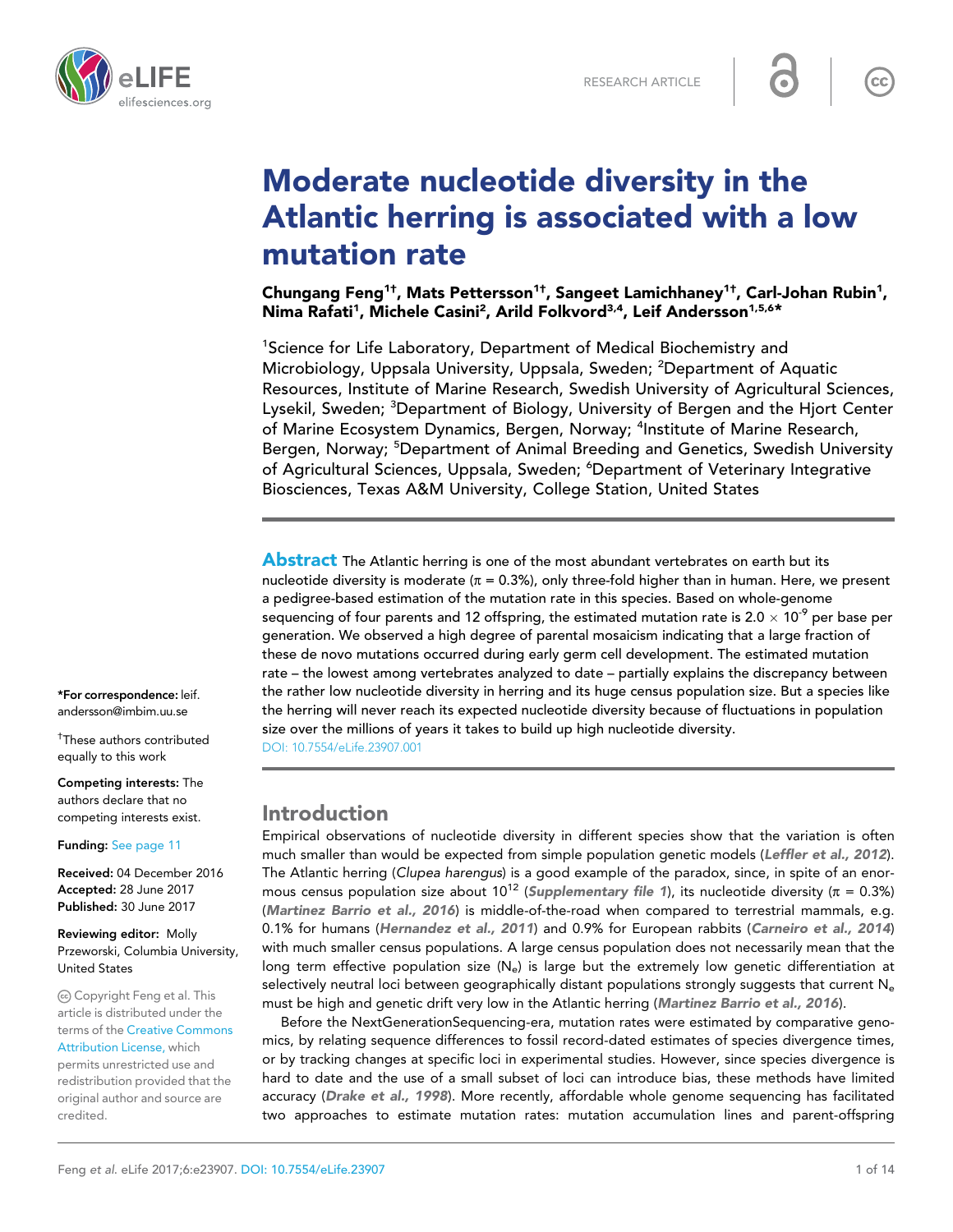**eLife digest** Evolution by natural selection favours the survival of individuals that are well suited to their environment. This process depends on genetic differences between individuals that make some more able to survive than others. These genetic differences are the result of mutations in DNA of germ-line cells, that is, the cells that produce egg cells and sperm. These mutations mean that new offspring always have a few small differences in some of the genes they inherited from each of their parents.

DNA contains strings of molecules known as bases. These act as individual "letters" in the genetic code of an individual. Rapid sequencing of DNA to find out the order of these bases makes it possible to study the rate of mutations within a species. This provides a way to measure how different an individual is from its parents and, by extension, the potential of the species to diversify and adapt to different environments. There are over a trillion Atlantic herring in the Atlantic Ocean, so this fish is an ideal model to study the effects of germ-line mutations on genetic diversity. In 2016, a group of researchers reported that there is relatively little genetic diversity across Atlantic herring. Given the large population, this suggested that the mutation rate in this species may be low.

Feng, Pettersson, Lamichhaney et al. – who were also involved with the earlier work – sequenced the DNA of two families of Atlantic herring raised in captivity to calculate the rate of germ-line mutations in this species. The results showed that, on average, two changes occur per one billion letters in the genetic code in each generation. That is one to two new mutations per egg cell or sperm. This is the lowest mutation rate yet recorded in any animal with a backbone and is around six times lower than the mutation rate in humans.

Whilst the low mutation rate in Atlantic herring means there are few differences between individual fish, the extremely large number of these fish on the planet still means that there is enough diversity across the population to allow the species to adapt to changing conditions. This work is important for conservation as it highlights the great variation in potential genetic diversity across species. Future work will need to examine why the mutation rate in Atlantic herring is so low and compare it more widely to mutation rates in other species.

[DOI: 10.7554/eLife.23907.002](http://dx.doi.org/10.7554/eLife.23907.002)

comparisons. The mutation accumulation approach, where an inbred line is maintained for a number of generations and the mutation rate is measured by counting up differences between the first and last generation, has the advantage of scalability, since it is possible to increase the number of mutation events observed by including more generations. On the other hand, the approach requires an organism that can be reproduced as viable inbred lines, and it is difficult to fully eliminate purifying selection against deleterious new mutations. The parent-offspring approach, which relies on using high coverage whole-genome sequencing to detect differences between parents and their offspring, alleviates the cultivation related issues, and has thus become the preferred method for estimating the mutation rate in non-model organisms. The trade-off is that the total number of mutation events per progeny will typically be small.

Currently, the number of studies using any of the methods outlined above remains small, and the available data is somewhat biased towards unicellular organisms ([Dettman et al., 2016](#page-11-0); [Dillon et al., 2015](#page-11-0); [Farlow et al., 2015](#page-11-0); [Lee et al., 2012](#page-12-0); [Ness et al., 2012](#page-12-0); [Zhu et al., 2014](#page-13-0)), insects ([Keightley et al., 2014](#page-12-0), [2015](#page-12-0), [2009](#page-12-0)) and mammals ([Harland et al., 2016](#page-11-0); [Kong et al.,](#page-12-0) [2012](#page-12-0); [Uchimura et al., 2015](#page-13-0); [Venn et al., 2014](#page-13-0)), while including a single plant ([Ossowski et al.,](#page-12-0) [2010](#page-12-0)) and one bird ([Smeds et al., 2016](#page-13-0)). In all, this leaves large sections of the tree of life essentially unexplored. This is problematic for drawing general conclusions about the relationship between neutral diversity, effective population size and mutation rate, which is a topic of considerable interest in population genetics ([Leffler et al., 2012](#page-12-0); [Lynch, 2010](#page-12-0)).

In this study, to our knowledge the first of its kind in a teleost, we estimate the genome-wide point mutation rate in Atlantic herring. The Atlantic herring was chosen due to its suitability as a population genetic model system; it is one of the most abundant vertebrate species on earth with external reproduction involving large numbers of gametes per reproducing adult. In essence, these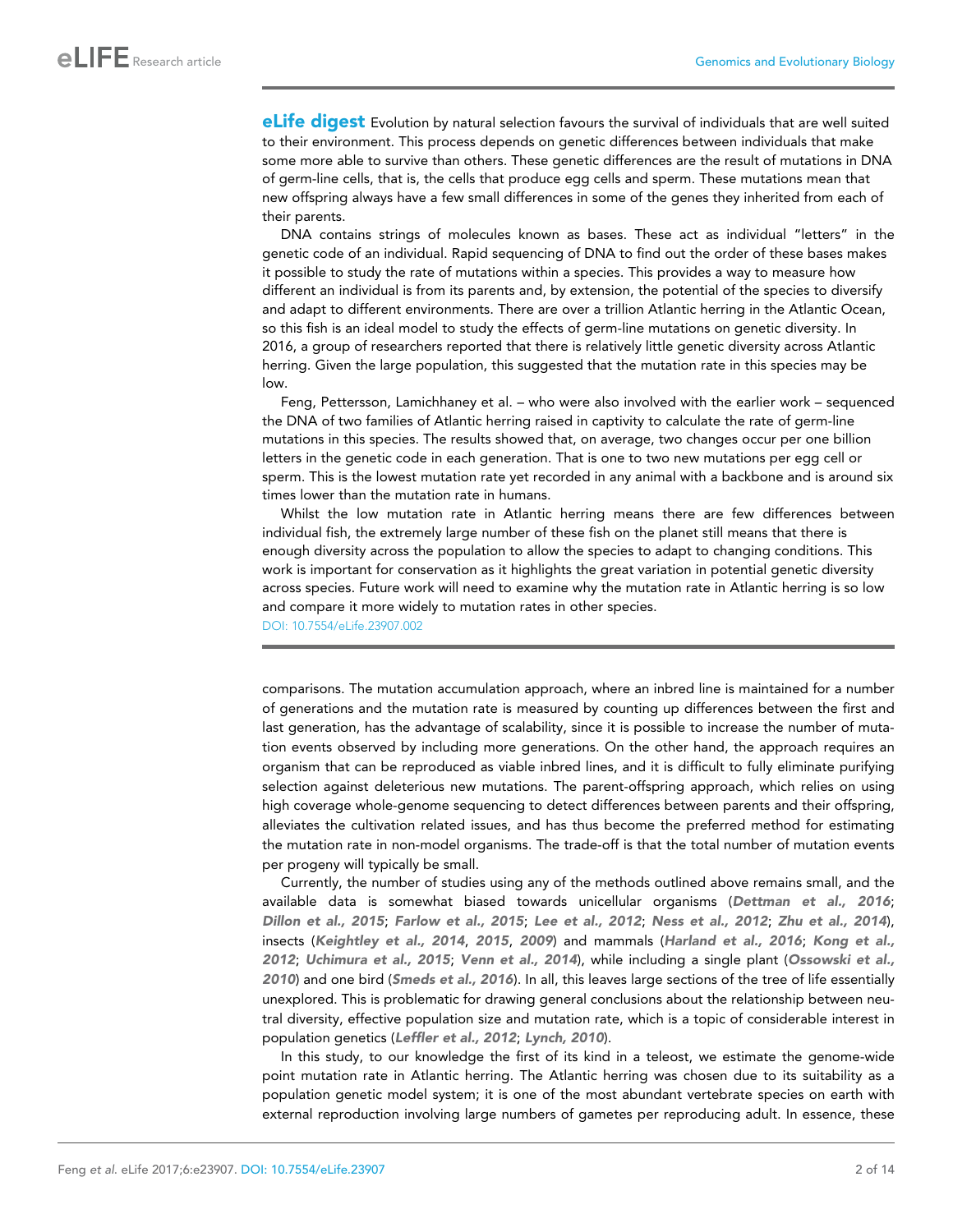<span id="page-2-0"></span>properties make the Atlantic herring one of the best approximations of a randomly mating, infinite size population among vertebrates. In addition, there exists a high-quality draft genome assembly ([Martinez Barrio et al., 2016](#page-12-0)), which is a pre-requisite for a study of this kind. We have employed the parent-offspring approach, and base our measurement on two families, each containing two parents and six offspring. We here estimate the spontaneous mutation rate to be 2.0  $\times$  10<sup>-9</sup> per site per generation in the Atlantic herring, six-fold lower than the rate in humans and the lowest rate reported so far for a vertebrate.

# **Results**

# Whole genome sequencing and variant calling

We have generated two-generation experimental pedigrees for spring-spawning Atlantic and Baltic herring (classified as a subspecies of the Atlantic herring by [Linnaeus \(1761\)](#page-12-0)), each comprising the two parents and six offspring (Table 1). We performed whole-genome sequencing of these two pedigrees using genomic DNA isolated from muscle tissue. As detection of de novo mutations requires high sequence coverage, we sequenced each individual to  $\sim$ 45–71 x (Table 1), in line with the procedures used in previous studies ([Keightley et al., 2015](#page-12-0); [Kong et al., 2012](#page-12-0)). The sequences were aligned to the recently published Atlantic herring genome ([Martinez Barrio et al., 2016](#page-12-0)). A total of 5.3 (Atlantic) and 5.2 (Baltic) million raw SNPs were detected in each pedigree, respectively, using GATK (see Materials and methods) ([McKenna et al., 2010](#page-12-0)).

# Identification and validation of the de novo mutations

Detection of de novo mutations with high confidence requires a careful examination of raw variant calls and application of highly stringent filtering criteria. Using a standard genotype-calling pipeline will typically lead to the great majority of novel sequence variants detected being false positives. Screening of provisional candidate mutations in a single offspring indicated that this was the case, as many candidates could not be verified using Sanger sequencing. Hence, in order to minimize the

| No                         | ID                           | Pedigree  | Sequencing depth (x) | De novo mutations   |
|----------------------------|------------------------------|-----------|----------------------|---------------------|
|                            | Pedigree 1, Atlantic herring |           |                      |                     |
| 1                          | AM <sub>8</sub>              | Father    | 65.7                 | N.A.                |
| 2                          | AF <sub>8</sub>              | Mother    | 70.2                 | N.A.                |
| 3                          | AA1                          | Offspring | 65.6                 | 1                   |
| 4                          | AA2                          | Offspring | 70.9                 | $\overline{2}$      |
| 5                          | AA3                          | Offspring | 47.2                 | $\mathsf{O}\xspace$ |
| 6                          | AA4                          | Offspring | 66.9                 | 3                   |
| 7                          | AA5                          | Offspring | 64.2                 | 4                   |
| 8                          | AA6                          | Offspring | 61.2                 | $\mathbf{1}$        |
| Pedigree 2, Baltic herring |                              |           |                      |                     |
| 9                          | <b>BM19</b>                  | Father    | 71.8                 | N.A.                |
| 10                         | <b>BF21</b>                  | Mother    | 65.1                 | N.A.                |
| 11                         | BB1                          | Offspring | 74.5                 | 2                   |
| 12                         | BB <sub>2</sub>              | Offspring | 61.6                 | 1                   |
| 13                         | BB <sub>3</sub>              | Offspring | 75.0                 | $\mathbf 0$         |
| 14                         | BB4                          | Offspring | 69.9                 | $\overline{2}$      |
| 15                         | BB <sub>5</sub>              | Offspring | 60.6                 | 2                   |
| 16                         | BB6                          | Offspring | 62.6                 | $\mathbf{1}$        |
|                            |                              |           |                      |                     |

Table 1. Summary of the pedigrees used for whole-genome sequencing.

N.A. = Not available.

[DOI: 10.7554/eLife.23907.003](http://dx.doi.org/10.7554/eLife.23907.003Table%201.Summary%20of%20the%20pedigrees%20used%20for%20whole-genome%20sequencing.%2010.7554/eLife.23907.003NoIDPedigreeSequencing%20depth%20(x)De%20novo%20mutationsPedigree%201,%20Atlantic%20herring1AM8Father65.7N.A.2AF8Mother70.2N.A.3AA1Offspring65.614AA2Offspring70.925AA3Offspring47.206AA4Offspring66.937AA5Offspring64.248AA6Offspring61.21Pedigree%202,%20Baltic%20herring9BM19Father71.8N.A.10BF21Mother65.1N.A.11BB1Offspring74.5212BB2Offspring61.6113BB3Offspring75.0014BB4Offspring69.9215BB5Offspring60.6216BB6Offspring62.61N.A.%20=%20Not%20available.)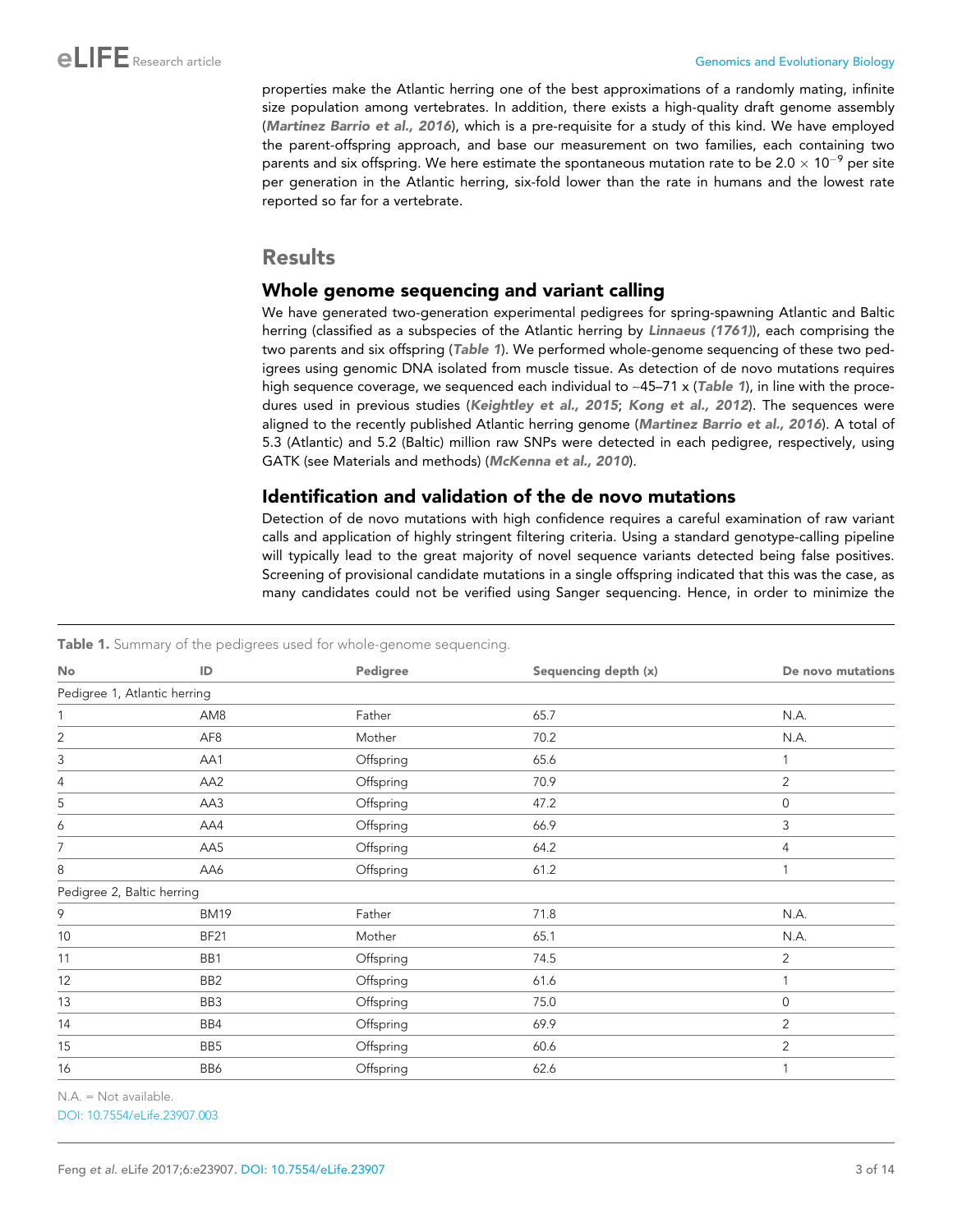frequency of false positives by the de novo calls using only the GATK variant caller, we separately performed variant calling using SAMTOOLS ([Li et al., 2009](#page-12-0)) and only selected novel mutations detected by both variant callers ([Figure 1](#page-4-0)). In addition, we applied strict filtering criteria in order to remove variants detected due to sequencing and alignment errors. We excluded variant calls from genomic regions with low mappability (see Materials and methods) and repetitive regions detected by Repeat Masker ([Smit et al., 2013](#page-13-0)). Furthermore, we defined the cut-off parameters for sequence depth, SNP and genotype quality-related statistics using the set of SNPs that were fixed for different alleles in both parents and thus heterozygous in all offspring ([Figure 1](#page-4-0), Materials and methods). As this strict filtering could lead to failure to detect some fraction of true heterozygotes, we estimated the false negative rate of our pipeline by calling SNPs in each individual offspring separately, in order to eliminate bias stemming from shared SNPs present in multiple individuals being called with higher power. For this analysis we used 116,910 polymorphic sites where the parents were homozygous for different alleles in the joint genotype calling. The expectation is that these sites are heterozygous in all offspring, but that information did not influence SNP calling. By separating the individuals, we mimicked the situation for de novo mutations, which are typically not shared. Using the same pipeline as for the de novo detection, the average detection rate of such heterozygous positions across all offspring was 94.1%, yielding a false negative rate of 5.9%. As an alternative way of estimating the false negative rate, we used a simulation procedure where we generated mutated reads for 1000 positions within callable regions. Each site in each offspring had its frequency of mutated reads determined by a sample from the observed frequency distribution of called heterozygous sites in the original data set (see Materials and methods). Across all offspring, we found an overall frequency of 2.7% false negative calls, while roughly 9% of sites failed to generate a call ([Supplementary file 2](#page-10-0)). Overall, the two methods used are in agreement. However, for the purpose of the final calculations we will use the empirical estimate of 5.9%, which includes both incorrect and failed calls, as it is derived directly from the real data set. The choice has minor effects on the estimated mutation rate, as using the simulated value would result in the final rate being approximately 5% higher.

This stringent filtering procedure identified a total of 17 candidate de novo mutations, nine in the Atlantic pedigree and eight in the Baltic one ([Tables 1](#page-2-0) and [2](#page-5-0)). Two of the 17 de novo mutations were each found in two different offspring from the same pedigree.

We performed Sanger sequencing of the genomic regions around each of these putative de novo mutations in all parents and the 12 offspring ([Figure 1—figure supplement 1](#page-4-0)). This confirmed that all 17 putative de novo mutation events were genuine and all the peak ratios of two alleles were close to 1:1 consistent with germ-line mutations. Thus, we did not observe any false positives in this study.

In order to estimate the transmission frequencies of our detected de novo mutations, we measured the rate of transfer of the de novo mutations in a larger set of offspring ( $n = 46$  and 50 per family), in order to infer when during the formation of the parental germ line the mutation occurred ([Table 2](#page-5-0)). For eight out of seventeen de novo mutations we observed more than one sibling carrying exactly the same mutation ([Table 2](#page-5-0)). The range of occurrences for the de novo mutations was one to nine among the 50 offspring. Even the maximum of the observed transfer rates (18% for scaffold 153: 2,684,380 T>G) was significantly lower than the 50% expected for a fixed mutation (p=1.4 $\times$ 10<sup>-3</sup>, Fisher's exact test). About half of the de novo mutations were present in two or more offspring, indicating that they occurred during early germ cell divisions. Assuming that the number of cell divisions from zygote to mature sperm or egg is similar in Atlantic herring to the one in mam-malian species, we can conclude from a recent simulation study ([Harland et al., 2016](#page-11-0)) that it would be highly unlikely to observe such a high rate of parental mosaicism unless a large fraction of the de novo mutations occurred during early germ cell divisions. Further, the incidence of parental mosaicism differed significantly between the two families included in this study ([Table 2](#page-5-0); p=0.01, Fisher's exact test). The finding that the same mutation was observed in two or more siblings for eight of the putative de novo mutations confirms that these must be germ-line mutations and not somatic mutations.

#### Parental origin of de novo mutations

We also explored if the 17 germ line de novo mutations had a paternal or maternal origin. For 14 of the de novo mutations, we could detect an additional segregating site within the same Illumina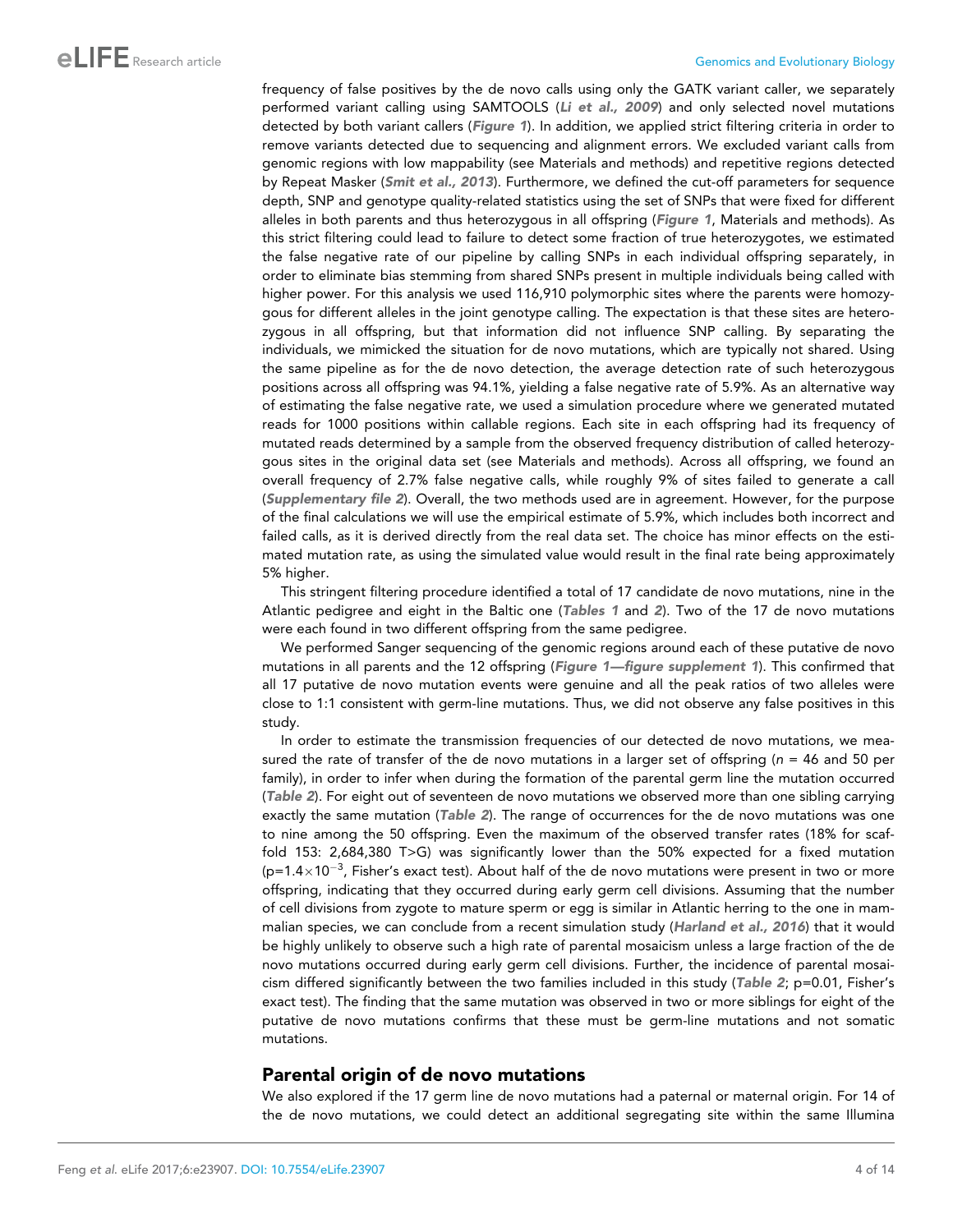<span id="page-4-0"></span>



The following figure supplement is available for figure 1:

Figure supplement 1. Sanger sequencing chromatograms of the de novo mutations. [DOI: 10.7554/eLife.23907.005](http://dx.doi.org/10.7554/eLife.23907.005)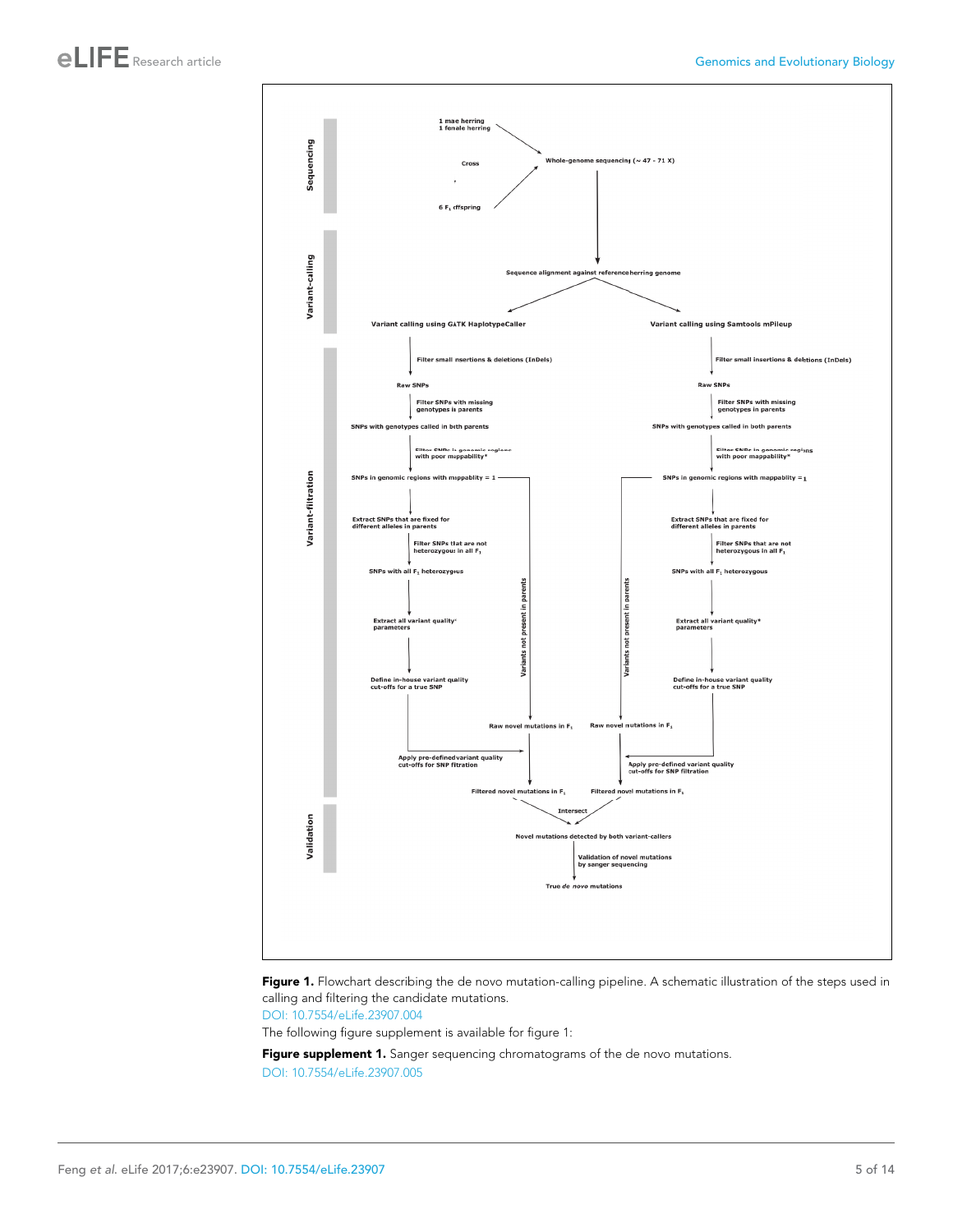# <span id="page-5-0"></span>eLFE Research article Genomics and Evolutionary Biology

Table 2. Summary of the de novo mutations identified in Atlantic herring.

| <b>SNP</b> position      |                 | <b>Mutation</b> |              |                  |               |                   |            |
|--------------------------|-----------------|-----------------|--------------|------------------|---------------|-------------------|------------|
| <b>Scaffold:position</b> | Id              | Ref             | Var          | $Freq^{\dagger}$ | $O$ rigin $‡$ | Type <sup>§</sup> | Region     |
| 1157:174,127             | AA4             | T.              | A            | $1/50$ (-)       | M             | <b>TV</b>         | Intergenic |
| 153:2,684,380            | AA <sub>2</sub> | T.              | G            | 9/50 (18%)       | P             | <b>TV</b>         | Intronic   |
| 241:7,752,158            | AA5             | $\mathsf{C}$    | А            | 5/50 (10%)       | M             | <b>TV</b>         | Intergenic |
| 4:5,098,858              | AA5             | $\top$          | $\mathsf{C}$ | 2/50(4%)         | M             | <b>TS</b>         | Intronic   |
| 481:1,927,799            | $AA4, AAS*$     | $\mathsf{C}$    | A            | 6/50 (12%)       | P             | <b>TV</b>         | 3' UTR     |
| 61:815,077               | AA4             | А               | Τ            | 3/50(6%)         | N.A.          | TV                | Intergenic |
| 62:613,919               | $AA1, AAA*$     | $\mathsf{C}$    | A            | 6/50 (12%)       | M             | <b>TV</b>         | Intergenic |
| 729:1,499,224            | AA <sub>2</sub> | $\mathsf{C}$    | Τ            | 4/50 (8%)        | M             | <b>TS</b>         | Intronic   |
| 887:195,946              | AA5             | G               | A            | $1/50$ (-)       | P             | <b>TS</b>         | Intronic   |
| 10:1,443,002             | BB4             | $\mathsf{C}$    | Τ            | $1/46$ (-)       | P             | <b>TS</b>         | Intronic   |
| 151:267,875              | BB <sub>5</sub> | A               | T            | $1/46$ (-)       | P             | <b>TV</b>         | Exonic     |
| 177:1,045,894            | BB1             | А               | G            | $1/46$ (-)       | P             | <b>TS</b>         | Intronic   |
| 194:478,776              | BB6             | A               | G            | $1/46$ (-)       | N.A.          | <b>TS</b>         | Intronic   |
| 246:1,890,479            | BB4             | T.              | C            | $1/46$ (-)       | P             | <b>TS</b>         | Intergenic |
| 257:380,993              | BB <sub>2</sub> | G               | А            | $1/46$ (-)       | M             | <b>TS</b>         | Intergenic |
| 26:2,976,192             | BB1             | $\top$          | С            | 2/46 (4%)        | P             | <b>TS</b>         | Intronic   |
| 37:1,374,669             | BB <sub>5</sub> | G               | A            | $1/46$ (-)       | M             | <b>TS</b>         | Intronic   |

\*Same mutation detected in two progeny.

†Number of siblings carrying the de novo mutation; - the frequency of transmission was only estimated when two or more progeny with the de novo mutation was detected.

‡M:Maternal, P:Paternal, N.A. = Not available

§ TV = Transversion, TS = Transition

[DOI: 10.7554/eLife.23907.006](http://dx.doi.org/10.7554/eLife.23907.006Table%202.Summary%20of%20the%20de%20novo%20mutations%20identified%20in%20Atlantic%20herring.%2010.7554/eLife.23907.006SNP%20positionMutationScaffold:positionIdRefVarFreq&x2020;Origin&x2021;Type&x00A7;Region1157:174,127AA4TA1/50%20(-)MTVIntergenic153:2,684,380AA2TG9/50%20(18%)PTVIntronic241:7,752,158AA5CA5/50%20(10%)MTVIntergenic4:5,098,858AA5TC2/50%20(4%)MTSIntronic481:1,927,799AA4,%20AA5&x002A;CA6/50%20(12%)PTV3&x0027;%20UTR61:815,077AA4AT3/50%20(6%)N.A.TVIntergenic62:613,919AA1,%20AA6&x002A;CA6/50%20(12%)MTVIntergenic729:1,499,224AA2CT4/50%20(8%)MTSIntronic887:195,946AA5GA1/50%20(-)PTSIntronic10:1,443,002BB4CT1/46%20(-)PTSIntronic151:267,875BB5AT1/46%20(-)PTVExonic177:1,045,894BB1AG1/46%20(-)PTSIntronic194:478,776BB6AG1/46%20(-)N.A.TSIntronic246:1,890,479BB4TC1/46%20(-)PTSIntergenic257:380,993BB2GA1/46%20(-)MTSIntergenic26:2,976,192BB1TC2/46%20(4%)PTSIntronic37:1,374,669BB5GA1/46%20(-)MTSIntronic&x002A;Same%20mutation%20detected%20in%20two%20progeny.&x2020;Number%20of%20siblings%20carrying%20the%20de%20novo%20mutation;%20-%20the%20frequency%20of%20transmission%20was%20only%20estimated%20when%20two%20or%20more%20progeny%20with%20the%20de%20novo%20mutation%20was%20detected.&x2021;M:Maternal,%20P:Paternal,%20N.A.%20=%20Not%20available&x00A7;TV%20=%20Transversion,%20TS%20=%20Transition)

sequencing read (length 125 bp) or mate-pair read that spanned the respective de novo mutation and was uniquely associated with either parent. In these cases, the parental origin could be directly inferred. We were able to infer the parental origins of one additional de novo mutation by PCR cloning and sequencing.

Out of the 15 mutations for which their parental origin was determined, there was no significant difference between paternal (eight) and maternal (seven) mutations (Table 2). A paternal bias in the origin of de novo mutations has been shown in mammals, such as human (ratio = 3.9) ([Kong et al.,](#page-12-0) [2012](#page-12-0)) and chimpanzee (ratio =  $5.5$ ) ([Venn et al., 2014](#page-13-0)), where the main reason is thought to be the larger number of cell divisions during spermatogenesis than during oogenesis ([Crow, 2000](#page-11-0)). While the numbers are small, a binomial test against the human ratio indicates that the gender bias in herring, if it exists at all, is significantly weaker than in humans (p=0.004). In herring, both sexes produce large numbers of gametes and males only produce sperm during the spawning season (a few months per year). Furthermore, the high degree of parental mosaicism indicates that a large fraction of the de novo mutations reported here must have occurred during early germ cell development when we do not expect a strong gender effect. These circumstances offer a reasonable explanation to the balanced parental origin of de novo mutations in the Atlantic herring.

## Characteristics of de novo mutations

Among the 17 de novo mutations, there were 10 transitions and seven transversions, yielding a transition/transversion ratio of 1.4, which can be compared with a genome-wide ratio of 1.1 for previ-ously reported SNPs ([Martinez Barrio et al., 2016](#page-12-0)). An overrepresentation of transitions is expected, and the observed ratio falls in the range found in previous de novo mutation studies. For example, Kong et al. identified 3344 transitions out of 4933 events (ratio  $= 2.1$ ) in humans ([Kong et al., 2012](#page-12-0)), while Keightley et al. found five out of nine events (ratio = 1.25) in the tropical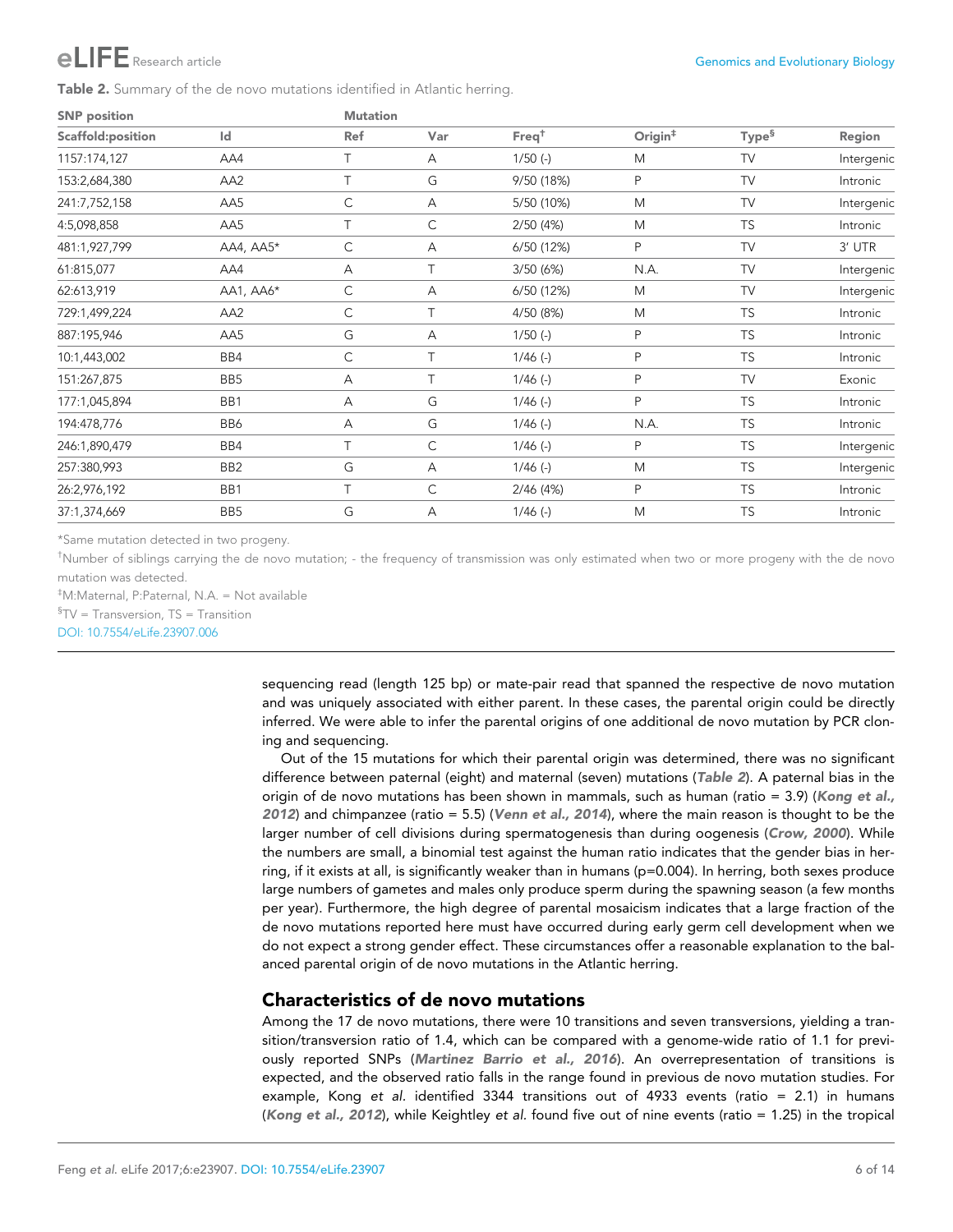butterfly Heliconius melpomene ([Keightley et al., 2015](#page-12-0)). In humans and other mammals there is a well-established excess of CpG>TpG mutations ([Kong et al., 2012](#page-12-0)). CpG methylations also occur in teleosts ([Rai et al., 2010](#page-12-0)), but in our dataset only 1 out of 17 de novo mutations was of this type. This frequency (6%) is below, but not significantly different from the frequency reported for human (19%) ([Kong et al., 2012](#page-12-0)) (binomial test, p=0.06).

There were six mutations located in intergenic regions, nine intronic mutations, one 3' UTR mutation and one exonic mutation. In all, this is a distribution that does not deviate significantly from random expectation, given the composition of the genome after mappability filtering (p=0.65, Fisher's exact test).

#### Estimation of mutation rates

We identified nine and eight de novo mutations in the Atlantic herring and the Baltic herring pedigrees, respectively. Since we had 12 progeny in total and two of the mutations were detected twice among the sequenced progeny, our estimate of the de novo mutation rate is 0.79 (19/24). After strict filtering of genomic regions with low mappability and repetitive sequences, we had ~442 Mb of sequence available for variant screening. Based on the distribution of read coverage in a random subset of the genome, we estimated that 2.6% of this region have insufficient depth for successful SNP calling, giving us a final callable region of  $442 \times 0.974 = 431$  Mb (representing ~51% of the genome). The mutation rate per site per generation can thus be estimated as 19/ (2  $\times$  12 $\times$ 431 x  $10^6$  = 1.8 × 10<sup>-9</sup> (95% CI = 1.1–2.7  $\times$  10<sup>-9</sup>, assuming that the mutations are Poisson distributed). If we correct for the estimated false negative rate (5.9%) we obtain: 2.0  $\times$  10<sup>-9</sup> (95% CI = 1.1-2.9  $\times$  $10^{-9}$ ).

Based on historical sampling of several herring stocks, we estimated the minimum generation time of Atlantic herring before the onset of large-scale commercial fishing to be approximately six years ([Supplementary file 3](#page-10-0)). Using this historical generation time, the mutation rate per site per year in the Atlantic herring was estimated at 3.3  $\times$  10 $^{-10}$  (95% CI = 1.9 $\times$ 10 $^{-10}$  – 4.8  $\times$  10 $^{-10}$ ).

# **Discussion**

This study provides new insights regarding factors affecting the mutation rate and levels of nucleotide diversity in vertebrates. Our finding of a high degree of parental mosaicism for the detected de novo mutations is consistent with several recent studies indicating that the early cleavage cell divisions in the germ-line are particularly mutation-prone ([Harland et al., 2016](#page-11-0); [Rahbari et al., 2016](#page-12-0); Ségurel et al., 2014). A high rate of de novo mutations at early germ-cell divisions has also been reported for Drosophila ([Gao et al., 2014](#page-11-0)).

The estimated mutation rate ( $\mu = 2.0 \times 10^{-9}$ ) for the Atlantic herring is the lowest for a vertebrate species to date ([Table 3](#page-7-0)); about six-fold lower than in humans. It should be noted that this number reflects the rate in the callable fraction of the genome, which by definition does not contain repeat regions. Thus, the true genomic average could be somewhat higher, as replication of repetitive regions tends to be more error-prone, but the decreased calling power in those regions makes diversity hard to estimate in an unbiased fashion. However, these issues are not unique to the Atlantic herring, similar caveats apply to estimates of mutation rates in other species as well, and the results should thus be comparable across species. In this study we surveyed about 51% of the current genome assembly for the Atlantic herring and we used our previously published population data ([Martinez Barrio et al., 2016](#page-12-0)) to estimate the nucleotide diversity in the parts of the genome that were included and excluded in the current study to address the concern that we may have underestimated the mutation rate because the rate is higher in the part that was excluded. This analysis showed that the nucleotide diversities in the excluded and included parts were almost identical  $(\pi = 0.00318$  and  $\pi = 0.00304$ , respectively). In conclusion, this analysis does not indicate a major difference in mutation rates between the two parts of the genome.

By combining the now estimated mutation rate with the neutral diversity level ( $\pi$  = 0.0032) found by [Martinez Barrio et al. \(2016\)](#page-12-0) and the expected relationship between nucleotide diversity, the mutation rate and effective population size (N<sub>e</sub>) for selectively neutral alleles ( $\pi = 4$  N<sub>e</sub> µ), we obtain an estimated N<sub>e</sub> of 4  $\times$  10<sup>5</sup>. While this number is larger than for most terrestrial animal species, it is still much lower than the census population size of the herring, about  $10^{12}$  ([Supplementary file 1](#page-10-0)). There are several factors that may contribute to this discrepancy, but demographic history stands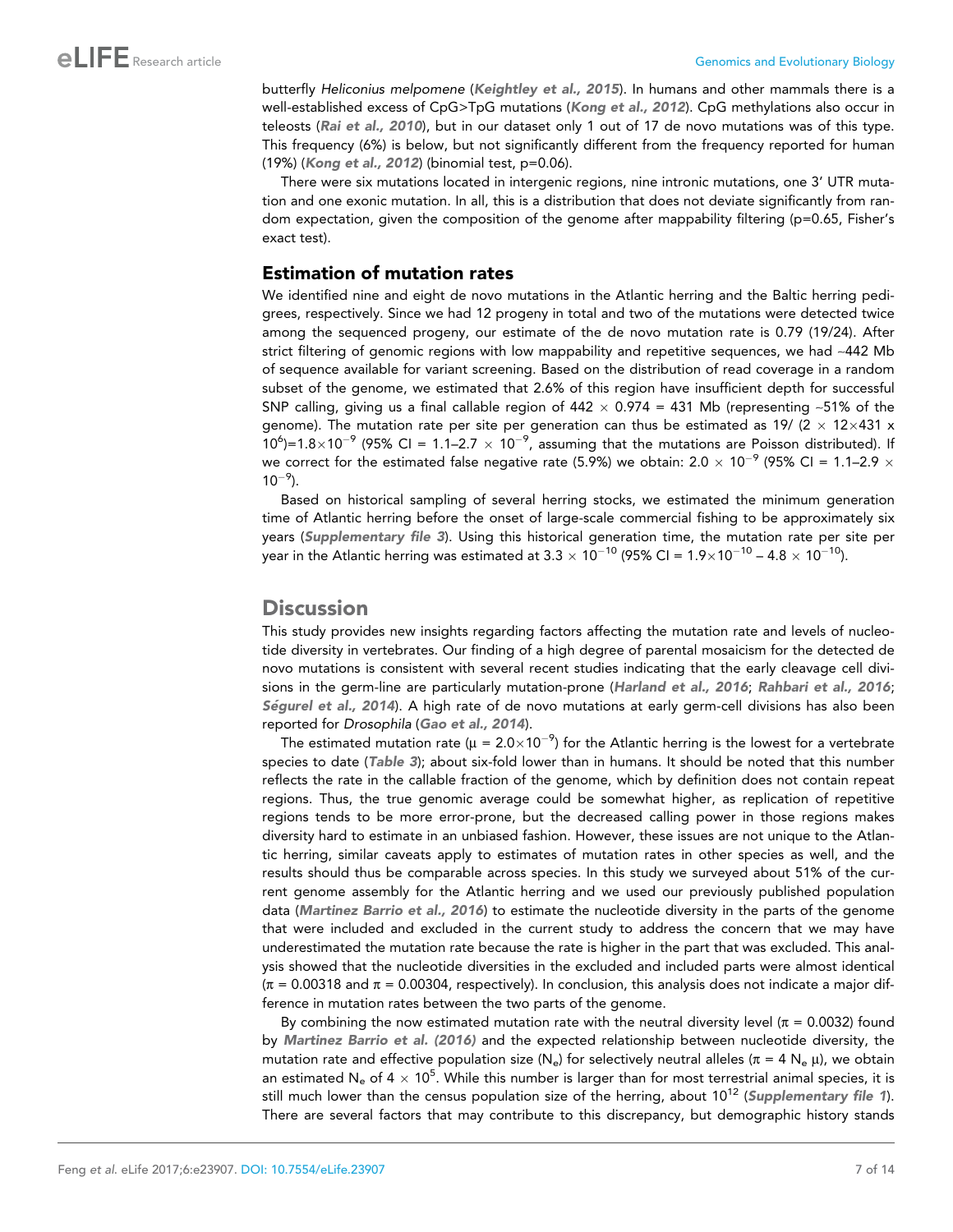# <span id="page-7-0"></span>eLFE Research article Genomics and Evolutionary Biology

| <b>Species</b>                            | <b>Taxonomic group</b> | $\iota$               | Method*                       | Genome size (Mb) | $N_e^{\dagger}$     |
|-------------------------------------------|------------------------|-----------------------|-------------------------------|------------------|---------------------|
| Pseudomonas aeruginosa                    | Bacteria               | $7.9 \times 10^{-11}$ | MA <sup>1</sup>               | 6.3              | $2.1 \times 10^8$   |
| Burkholderia cenocepacia                  | Bacteria               | $1.3 \times 10^{-10}$ | MA <sup>2</sup>               | 8.1              | $2.5 \times 10^{8}$ |
| Escherichia coli                          | Bacteria               | $2.2 \times 10^{-10}$ | MA <sup>3</sup>               | 4.6              | $1.6 \times 10^{8}$ |
| Chlamydomonas reinhardtii                 | Unicellular eukaryotes | $2.1 \times 10^{-10}$ | MA <sup>4</sup>               | 120              | $7.8 \times 10^{7}$ |
| Saccharomyces cerevisiae                  | Unicellular eukaryotes | $1.7 \times 10^{-10}$ | MA <sup>5</sup>               | 12.2             | $1.2 \times 10^{7}$ |
| Schizosaccharomyces pombe                 | Unicellular eukaryotes | $2.1 \times 10^{-10}$ | MA <sup>6</sup>               | 12.6             | $1.4 \times 10^{7}$ |
| Arabidopsis thaliana                      | Plants                 | $7.1 \times 10^{-9}$  | MA <sup>7</sup>               | 119              | $2.8 \times 10^{5}$ |
| Pristionchus pacificus                    | Invertebrates          | $2.0 \times 10^{-9}$  | $MA^8$                        | 133              | $1.8 \times 10^{6}$ |
| Caenorhabditis elegans                    | Invertebrates          | $1.5 \times 10^{-9}$  | MA <sup>9</sup>               | 100              | $5.2\,\times\,10^5$ |
| Caenorhabditis briggsae                   | Invertebrates          | $1.3 \times 10^{-9}$  | MA <sup>9</sup>               | 108              | $2.7 \times 10^{5}$ |
| Drosophila melanogaster                   | Invertebrates          | $3.2 \times 10^{-9}$  | $MA^{10}$<br>PO <sup>11</sup> | 144              | $1.4 \times 10^{6}$ |
| Heliconius melpomene                      | Invertebrates          | $2.9 \times 10^{-9}$  | PO <sup>12</sup>              | 274              | $2.1\,\times\,10^6$ |
| Daphnia pulex                             | Invertebrates          | $5.7 \times 10^{-9}$  | MA <sup>13</sup>              | 250              | $8.2 \times 10^{5}$ |
| Atlantic herring (Clupea harengus)        | Teleosts               | $2.0 \times 10^{-9}$  | $PO*$                         | 850              | $4.0 \times 10^{5}$ |
| Collared flycatcher (Ficedula albicollis) | <b>Birds</b>           | $4.6 \times 10^{-9}$  | PO <sup>14</sup>              | 1118             | $2.0 \times 10^{5}$ |
| Mouse (Mus musculus)                      | Mammals                | $5.4 \times 10^{-9}$  | $MA^{15,16}$                  | 2808             | $1.8 \times 10^{5}$ |
| Cattle (Bos taurus)                       | Mammals                | $9.7 \times 10^{-9}$  | PO <sup>17</sup>              | 2725             | $3.7 \times 10^{4}$ |
| Chimpanzee (Pan troglodytes)              | Mammals                | $1.2 \times 10^{-8}$  | PO <sup>18</sup>              | 3231             | $2.9 \times 10^{4}$ |
| Human (Homo sapiens)                      | Mammals                | $1.2 \times 10^{-8}$  | PO <sup>19</sup>              | 3236             | $2.4 \times 10^{4}$ |

\*MA = Mutation Accumulation, PO = Parent-Offspring. The values are from the following sources: 1. [Dettman et al. \(2016\)](#page-11-0); 2. [Dillon et al. \(2015\)](#page-11-0); 3. [Lee et al. \(2012\)](#page-12-0); 4. [Ness et al. \(2012\)](#page-12-0); 5. [Zhu et al. \(2014\)](#page-13-0); 6. [Farlow et al. \(2015\)](#page-11-0); 7. [Ossowski et al. \(2010\)](#page-12-0); 8. [Weller et al. \(2014\)](#page-13-0); 9. [Denver et al. \(2012\)](#page-11-0); 10. [Keightley et al. \(2009\)](#page-12-0); 11. [Keightley et al. \(2014\)](#page-12-0); 12. [Keightley et al. \(2015\)](#page-12-0); 13. [Keith et al. \(2016\)](#page-12-0); 14. [Smeds et al.](#page-13-0) [\(2016\)](#page-13-0); 15. [Lindsay et al. \(2016\)](#page-12-0); 16. [Uchimura et al. \(2015\)](#page-13-0); 17. [Harland et al. \(2016\)](#page-11-0); 18. [Venn et al. \(2014\)](#page-13-0); 19. [Kong et al. \(2012\)](#page-12-0).

 ${}^{\dagger}N_e$  is calculated as  $\pi/4\mu$ . The underlying  $\pi$  estimates are all from [Lynch et al. \(2016\)](#page-12-0) except for herring (present study), collared flycatcher ([Ellegren et al., 2012](#page-11-0)) and cattle ([Daetwyler et al., 2014](#page-11-0)).

[DOI: 10.7554/eLife.23907.007](http://dx.doi.org/10.7554/eLife.23907.007Table%203.Summary%20of%20mutation%20rates%20measured%20to%20date.%2010.7554/eLife.23907.007SpeciesTaxonomic%20group&x03BC;Method&x002A;Genome%20size%20(Mb)%20Ne&x2020;&x2003;&x00AD;&x2003;Pseudomonas%20aeruginosaBacteria7.9%20&x00D7;%2010&x2212;11MA16.32.1%20&x00D7;%20108Burkholderia%20cenocepaciaBacteria1.3%20&x00D7;%2010&x2212;10MA28.12.5%20&x00D7;%20108Escherichia%20coliBacteria2.2%20&x00D7;%2010&x2212;10MA34.61.6%20&x00D7;%20108Chlamydomonas%20reinhardtiiUnicellular%20eukaryotes2.1%20&x00D7;%2010&x2212;10MA41207.8%20&x00D7;%20107Saccharomyces%20cerevisiaeUnicellular%20eukaryotes1.7%20&x00D7;%2010&x2212;10MA512.21.2%20&x00D7;%20107Schizosaccharomyces%20pombeUnicellular%20eukaryotes2.1%20&x00D7;%2010&x2212;10MA612.61.4%20&x00D7;%20107Arabidopsis%20thalianaPlants7.1%20&x00D7;%2010&x2212;9MA71192.8%20&x00D7;%20105Pristionchus%20pacificusInvertebrates2.0%20&x00D7;%2010&x2212;9MA81331.8%20&x00D7;%20106Caenorhabditis%20elegansInvertebrates1.5%20&x00D7;%2010&x2212;9MA91005.2%20&x00D7;%20105Caenorhabditis%20briggsaeInvertebrates1.3%20&x00D7;%2010&x2212;9MA91082.7%20&x00D7;%20105Drosophila%20melanogasterInvertebrates3.2%20&x00D7;%2010&x2212;9MA10PO111441.4%20&x00D7;%20106Heliconius%20melpomeneInvertebrates2.9%20&x00D7;%2010&x2212;9PO122742.1%20&x00D7;%20106Daphnia%20pulexInvertebrates5.7%20&x00D7;%2010&x2212;9MA132508.2%20&x00D7;%20105Atlantic%20herring%20(Clupea%20harengus)Teleosts2.0%20&x00D7;%2010&x2212;9PO&x002A;8504.0%20&x00D7;%20105Collared%20flycatcher%20(Ficedula%20albicollis)Birds4.6%20&x00D7;%2010&x2212;9PO1411182.0%20&x00D7;%20105Mouse%20(Mus%20musculus)Mammals5.4%20&x00D7;%2010&x2212;9MA15,1628081.8%20&x00D7;%20105Cattle%20(Bos%20taurus)Mammals9.7%20&x00D7;%2010&x2212;9PO1727253.7%20&x00D7;%20104Chimpanzee%20(Pan%20troglodytes)Mammals1.2%20&x00D7;%2010&x2212;8PO1832312.9%20&x00D7;%20104Human%20(Homo%20sapiens)Mammals1.2%20&x00D7;%2010&x2212;8PO1932362.4%20&x00D7;%20104&x002A;MA%20=%20Mutation%20Accumulation,%20PO%20=%20Parent-Offspring.%20The%20values%20are%20from%20the%20following%20sources:%201.%20Dettman%20et�al.%20(2016);%202.%20Dillon%20et�al.%20(2015);%203.%20Lee%20et�al.%20(2012);%204.%20Ness%20et�al.%20(2012);%205.%20Zhu%20et�al.%20(2014);%206.%20Farlow%20et�al.%20(2015);%207.%20Ossowski%20et�al.%20(2010);%208.%20Weller%20et�al.%20(2014);%209.%20Denver%20et�al.%20(2012);%2010.%20Keightley%20et�al.%20(2009);%2011.%20Keightley%20et�al.%20(2014);%2012.%20Keightley%20et�al.%20(2015);%2013.%20Keith%20et�al.%20(2016);%2014.%20Smeds%20et�al.%20(2016);%2015.%20Lindsay%20et�al.%20(2016);%2016.%20Uchimura%20et�al.%20(2015);%2017.%20Harland%20et�al.%20(2016);%2018.%20Venn%20et�al.%20(2014);%2019.%20Kong%20et�al.%20(2012).&x2020;Ne%20is%20calculated%20as%20&x03C0;/4&x03BC;.%20The%20underlying%20&x03C0;%20estimates%20are%20all%20from%20Lynch%20et�al.%20(2016)%20except%20for%20herring%20(present%20study),%20collared%20flycatcher%20(Ellegren%20et�al.,%202012)%20and%20cattle%20(Daetwyler%20et�al.,%202014).)

out as the most prominent factor. Using coalescent analysis and allele frequency distributions, [Martinez Barrio et al. \(2016\)](#page-12-0) showed that the herring population is expanding from a previous bottleneck. Since the diversity-based estimate of effective population size can be considered as an average over time this bottleneck still have a major impact on the current nucleotide diversity. Population genetics theory implies that it will take 4N<sub>e</sub> generations before populations reach their genetic equilibrium ([Kimura and Ohta, 1973](#page-12-0)). We have estimated the generation interval to approximately six years in this study ([Supplementary file 3](#page-10-0)) and a conservative estimate of the current (not long-term)  $\mathsf{N}_{\mathsf{e}}$  is 10<sup>7</sup>, which appears reasonable since we estimated long-term  $\mathsf{N}_{\mathsf{e}}$  at 4  $\times$ 10<sup>5</sup> and we have evidence for population expansion (e.g. excess of rare alleles ([Martinez Barrio](#page-12-0) [et al., 2016](#page-12-0))). These figures indicate that it will take about 240 million years before the herring populations reach genetic equilibrium. Thus, it is obvious that a species with a large population size like the herring and a relatively long generation interval will never reach genetic equilibrium. Background selection (the elimination of deleterious alleles) and selective sweeps will also lead to reductions in nucleotide diversity at linked neutral sites ([Gillespie, 2000](#page-11-0), [2001](#page-11-0)). Furthermore, highly efficient purifying selection decreases the fraction of the genome that appears as selectively neutral ([Ohta, 1973](#page-12-0)) which is also expected to lead to a slightly reduced nucleotide diversity.

The fact that the observed mutation rate is unusually low in the Atlantic herring is of interest in relation to the drift-barrier hypothesis ([Lynch et al., 2016](#page-12-0)), which predicts that the purging of slightly deleterious mutations affecting the mutation rate is particularly effective in species that have a very large effective population size, large fecundity and close to random mating, conditions which the Atlantic herring meets (Table 3). However, since the population size of the Atlantic herring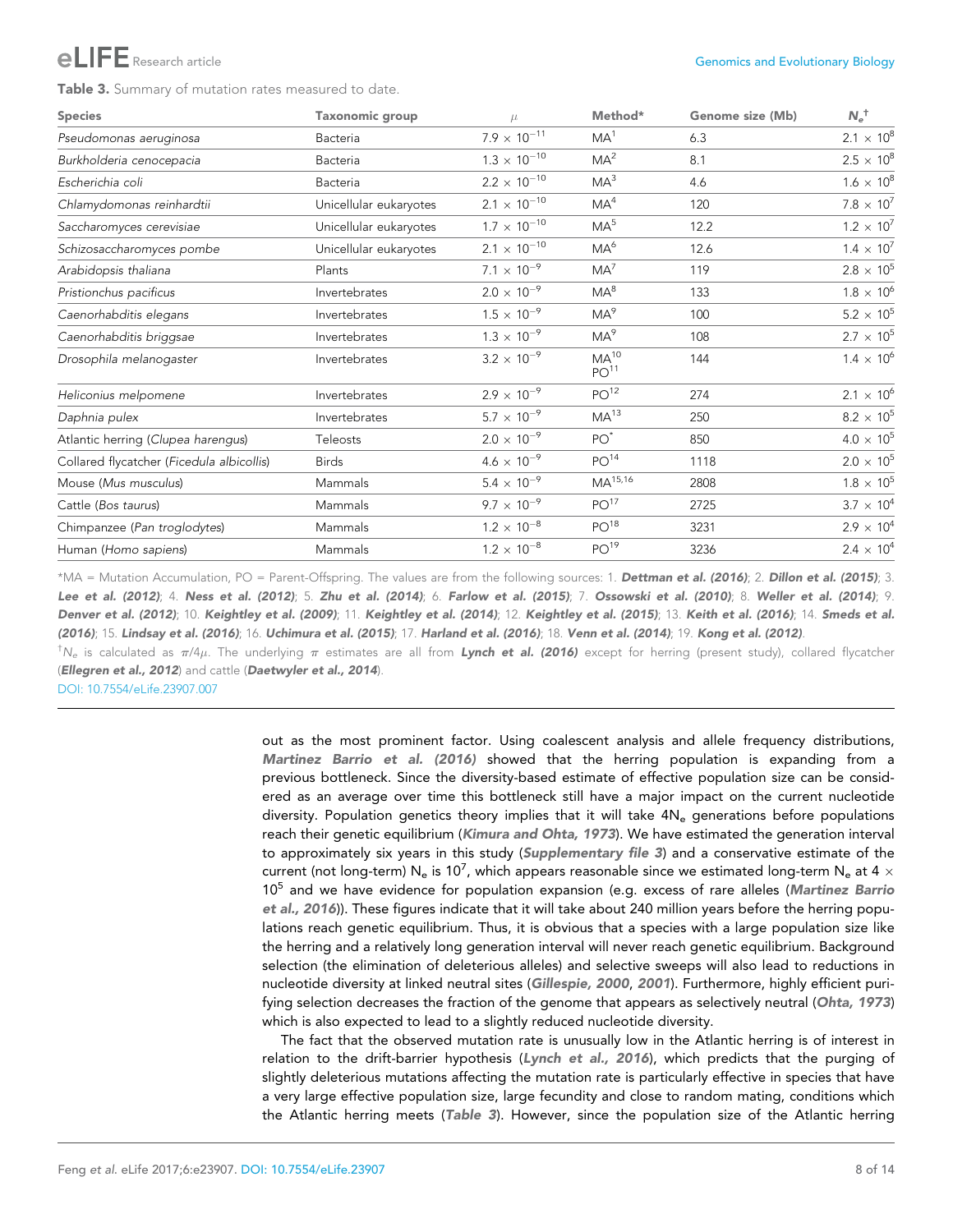appears to have fluctuated over time ([Martinez Barrio et al., 2016](#page-12-0)), it remains unclear exactly how powerful selection has been in a time-averaged perspective, which means the support for the driftbarrier hypothesis is not unconditional. Additionally, the low body temperature of a marine fish may also slow down the metabolic rate which has been suggested to decrease the mutation rate ([Martin and Palumbi, 1993](#page-12-0)). In a recently released study, [Malinsky et al. \(2017\)](#page-12-0) used three trios representing three species of Lake Malawi cichlids and estimated the overall mutation rate to 3.5  $\times$  $10^{-9}$  compared with 2.0  $\times$  10<sup>-9</sup> for the Atlantic herring. However, these fish both have a lower esti-mated effective population size than herring ([Malinsky et al., 2017](#page-12-0)) and live in warmer waters. In conclusion, there is still a need to compare our data with mutation rates from additional species, with lower populations sizes but similar body temperatures, before we can draw firm conclusions about the relationship between population size and mutation rate.

According to simple, ideal-case population genetic models there should be a positive relationship between nucleotide diversity and population size, so that a population at mutation-drift balance has a nucleotide diversity of  $4N<sub>\mu</sub>$ . However, as outlined above, this expectation is disrupted by population size fluctuations over time and selective forces. In practice, population sizes are only weakly, if at all, correlated with nucleotide diversity ([Leffler et al., 2012](#page-12-0)). Our finding that the inherent mutation rate is approximately six times lower in Atlantic herring than in humans indicates that differences in intrinsic mutation rate is also an important factor when comparing nucleotide diversities among species. In the case of the Atlantic herring, the low mutation rate, the demographic history and efficient positive and negative selection, all contribute to explaining the apparent disparity between nucleotide diversity and the census population size in the Atlantic herring.

# Materials and methods

#### Sample

Two full-sib families were generated by crossing wild-caught Atlantic herring from Bergen (Norway) and Baltic herring from Hästskär (Sweden). For each family, six offspring from a total of 50 progeny were selected for sequencing together with the two parents. Our aim was to determine the mutation rate to its order of magnitude and one to two significant digits. Thus, a samples size of 12 progeny was expected to result in about 100 detectable novel mutations based on previously known vertebrate mutation rates and the size of the genomic regions we could use to detect mutations. Genomic DNA was isolated from muscle tissue using Qiagen DNeasy Blood and Tissue kit. DNA libraries were constructed using the TruSeq PCR-free kit.

## Whole-genome sequencing

All individuals were sequenced on Illumina HiSeq2500 machines, using 2  $\times$  125 bp paired reads to a sequencing depth of ~47–71X ([Table 1](#page-2-0)). The short reads were aligned to the Clupea harengus reference genome ([Martinez Barrio et al., 2016](#page-12-0)) using BWA v0.6.2 ([Li and Durbin, 2009](#page-12-0)) with default parameters. The data were then filtered based on mappability, calculated using GEM ([Derrien et al., 2012](#page-11-0)), within the reference assembly, so that only positions with mappability 1 that were also inside 1 kb windows with average mappability >0.95 were included in the downstream analysis; 442 Mb (52%) of genome sequence passed this filtering step. The sequence data have been deposited in the SRA archive (PRJNA356817).

## Variant calling and filtration

Sequence alignments from the previous step were used for calling variants using two separate tools; GATK v3.3.0 ([McKenna et al., 2010](#page-12-0)) and SAMTOOLS v.1.19 ([Li et al., 2009](#page-12-0)). We used GATK HaplotypeCaller with default parameters that performs simultaneous calling of SNP and Indels via local de novo assembly of haplotypes (see GATK manual for details). We ran HaplotypeCaller separately for each individual to generate intermediate genomic VCF ([Danecek et al., 2011](#page-11-0)) files (gVCF). Afterwards, we used the GenotypeGVCFs module in GATK to merge gVCF records from each individual (altogether 12 from the two pedigrees) using the multi-sample joint aggregation step that combines all records, generate correct genotype likelihood, re-genotype the newly merged record and reannotate each of the called variants and thereby generate a VCF file. For SAMTOOLS, we used the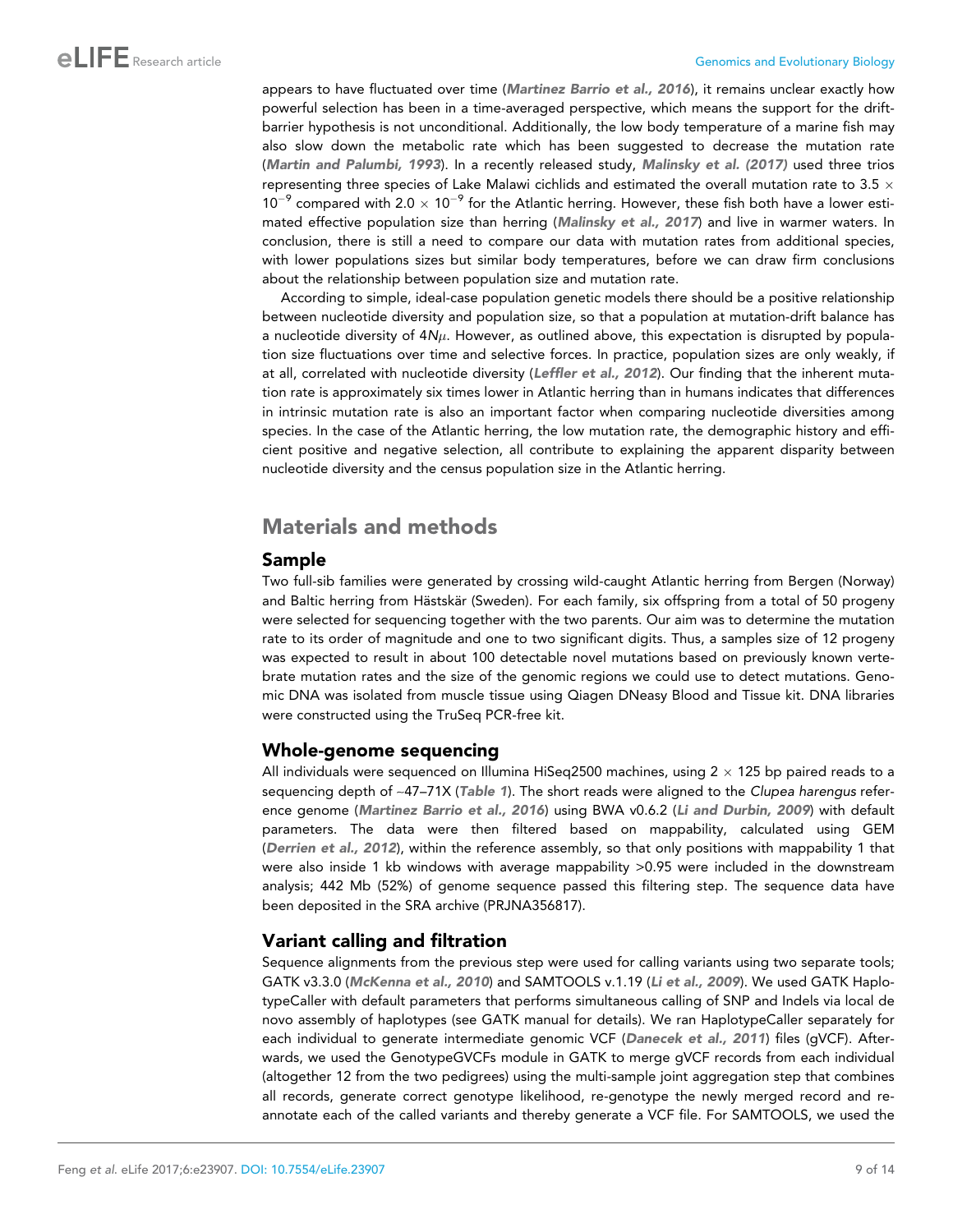standard multi-sample SNP calling pipeline ([Li et al., 2009](#page-12-0)) using the 'mpileup' module for calling raw variants.

Once we got the raw variant calls, we filtered small insertions and deletions and only used SNPs for downstream analysis. Furthermore, we also removed SNPs that had missing genotypes in one or both parents, as these SNPs were not informative. Afterwards, we extracted a subset of SNPs where parents were homozygous for different allele and all six offspring were heterozygous (the genotype calls were considered heterozygous in offspring if the minor allele frequency was >25%). The SNP quality annotations in this set of 'known' heterozygous offspring were used as proxy to consider the quality parameter of true SNPs in the dataset. We extracted various SNP quality annotations recorded in the VCF file like total read depth, mapping quality, mapping quality rank sum, base quality, base quality rank sum, read position rank sum, quality by depth, genotype quality, allele depth (see GATK manual for details on these parameters) and examined their distributions in the subset of our known heterozygous offspring. As these quality parameters were close to being normally distributed, we used the threshold of mean  $\pm 2$  x standard deviation for each of these quality estimates as the standard cut-offs for our in-house SNP filtering pipeline to filter raw SNPs in our entire dataset ([Figure 1](#page-4-0)).

#### De novo mutation calling

From the filtered SNP dataset generated in the previous step, we further selected those sites where both parents were homozyogous for the reference allele and at least one offspring carried the variant allele in the heterozygous state. These two sets of raw novel mutations in offspring independently called by GATK and SAMTOOLS were then intersected and the sites that were detected by both variant callers were considered as our true de novo mutations among the progeny.

### Experimental validation and parental origin

PCR amplification and Sanger sequencing of both strands verified all candidate mutations. We inferred the parental origin of the de novo mutations based on flanking SNP alleles that could be verified by Sanger sequencing and only have been transferred from one of the parents. The parental origin of fourteen de novo mutations could be directly deduced from SNP alleles segregating between the two parents present on the same short Illumina read and mate-pair read as the de novo mutation (at least 5 reads). The parental origin of one additional de novo mutations was determined via cloning PCR fragments and sequencing; we sequenced at least 7 independent clones for each de novo mutation.

## Estimation of the false negative rate

Firstly, we estimated the false negative rate by performing genotype calls at those nucleotide positions where the parents were fixed for different alleles. The genotype calls for progeny were done without using the information for parents to mimic the detection of de novo mutations. Secondly, we also used simulation to estimate the false negative rate. From the previously determined callable fraction of the genome, we selected approximately 1000 sites without any existing polymorphism for each offspring and then introduced de novo mutations. Then, we aligned the new reads and called SNPs using the pipeline described in [Figure 1](#page-4-0). Finally, we compared the SNP calls with expected genotypes based on the mutated sites and calculated the false negative rate.

## Estimation of generation time

The generation length of populations with overlapping generations is equal to the mean age of parents ([Hill, 1979](#page-11-0)). Following [Miller and Kapuscinski \(1997\)](#page-12-0), this was approximated as the mean age of spawners (age-specific number of fish multiplied by the age-specific proportion of reproductive fish) weighted by age-specific mean weights. In our analyses we used age-specific weights as proxy for age-specific fecundity, since in Atlantic herring weights and fecundity are strongly and nearly linearly correlated ([Arula et al., 2012](#page-11-0); [Oskarsson and Taggart, 2006](#page-12-0)). We estimated the generation time for the herring stocks with data starting shortly after the end of the World War II, a period characterized by still low commercial exploitation which started to increase after the early 1960s. The stocks were the North Sea/Skagerrak/Kattegat/English Channel, the Celtic Sea, the West of Scotland/West of Ireland, the Irish Sea and the Norwegian spring spawning herring. Data on age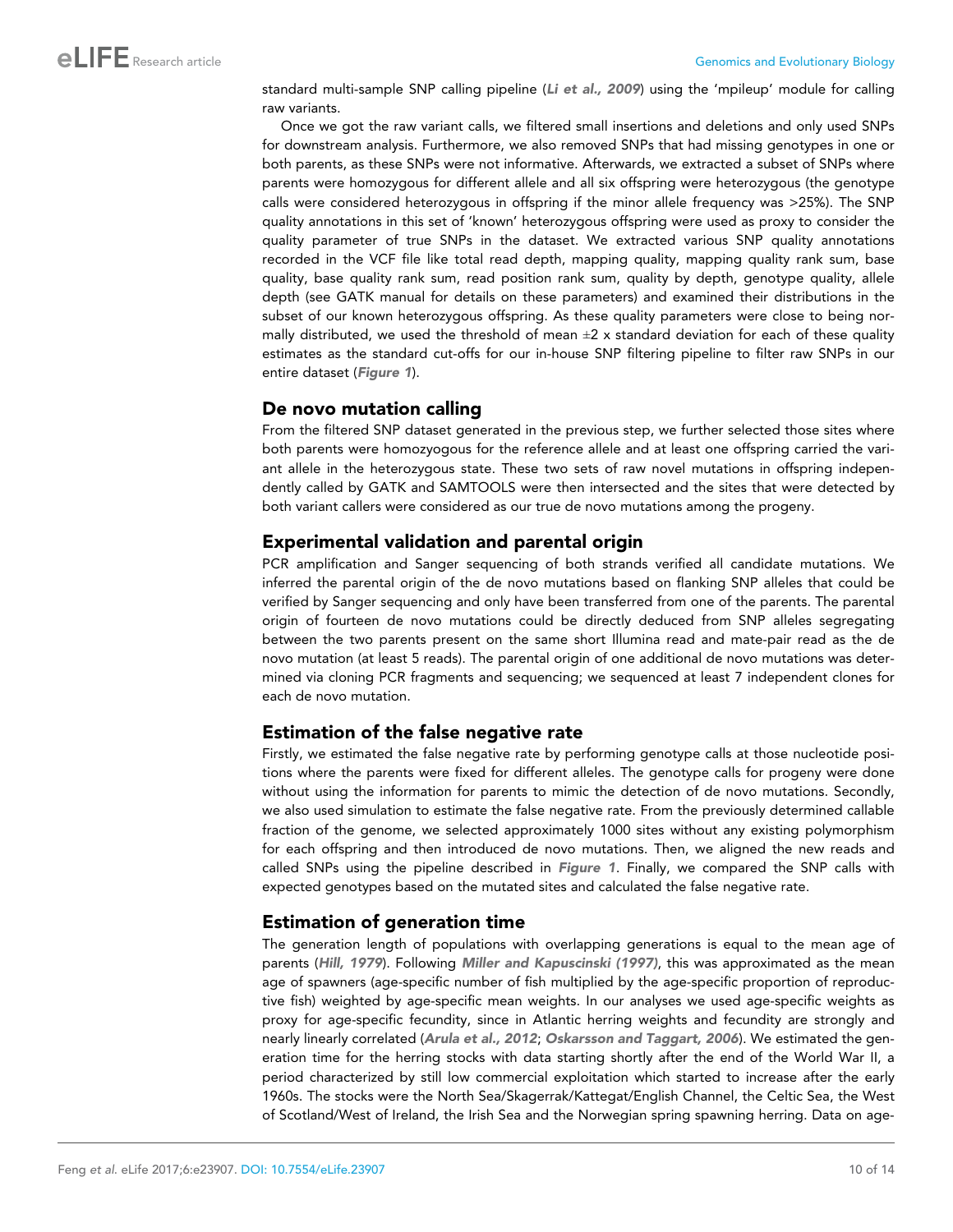<span id="page-10-0"></span>specific abundance, maturity and mean weight were extracted from stock assessment reports ([ICES, 2015](#page-11-0), [ICES, 2016](#page-11-0)).

The generation time was very similar for almost all the stocks in the first available period after the World War II, characterized by low exploitation, i.e. in 1947-1965. During this period, the generation time declined between  $\sim$ 6 years in late 1940s (corresponding to the lowest exploitation) and  $\sim$ 5 years in 1965, decreasing further in successive years. No data were available for the period before 1947 when the generation time was likely to have been higher. The Norwegian spring spawning herring showed a higher generation time than the other stocks, oscillating around 10 years in the 1950s. We therefore consider the generation time of 6 years as a minimum estimate for Atlantic herring under no or moderate exploitation.

# Acknowledgements

We thank Michel Georges for comments on the manuscript and Maurice Clarke for assistance in collating the data for the estimation of herring generation time. The work was funded by the ERC project BATESON (to LA), the GENSINC project funded by the Norwegian Research Council (to AF and LA). Illumina sequencing was performed by the SNP&SEQ Technology Platform, supported by Uppsala University and Hospital, SciLifeLab and Swedish Research Council (80576801 and 70374401). Computer resources were provided by UPPMAX, Uppsala University.

# Additional information

#### Funding

| Funder                    | Grant reference number | Author                           |
|---------------------------|------------------------|----------------------------------|
| European Research Council | <b>Bateson</b>         | Leif Andersson                   |
| Norges Forskningsråd      | 254774                 | Arild Folkvord<br>Leif Andersson |

The funders had no role in study design, data collection and interpretation, or the decision to submit the work for publication.

#### Author contributions

CF, Formal analysis, Investigation, Writing—original draft, Writing—review and editing; MP, SL, Formal analysis, Validation, Investigation, Methodology, Writing—original draft, Writing—review and editing; C-JR, Validation, Investigation, Methodology; NR, Validation, Investigation, Methodology, Writing—review and editing; MC, Investigation, Methodology; AF, Resources, Funding acquisition; LA, Conceptualization, Supervision, Funding acquisition, Investigation, Methodology, Writing—original draft, Project administration, Writing—review and editing

#### Author ORCIDs

Chungang Feng, D<http://orcid.org/0000-0002-7031-4211> Sangeet Lamichhaney, iD <http://orcid.org/0000-0003-4826-0349> Leif Andersson, D<http://orcid.org/0000-0002-4085-6968>

# Additional files

#### Supplementary files

. Supplementary file 1. Estimated population size of major stocks of Atlantic herring in the North East Atlantic Ocean including the Baltic Sea. [DOI: 10.7554/eLife.23907.008](http://dx.doi.org/10.7554/eLife.23907.008)

. Supplementary file 2. Summary statistics of the SNP calls underlying the estimation of the false negative rate by means of simulation. [DOI: 10.7554/eLife.23907.009](http://dx.doi.org/10.7554/eLife.23907.009)

. Supplementary file 3. Estimates of generation time for different stocks of herring. [DOI: 10.7554/eLife.23907.010](http://dx.doi.org/10.7554/eLife.23907.010)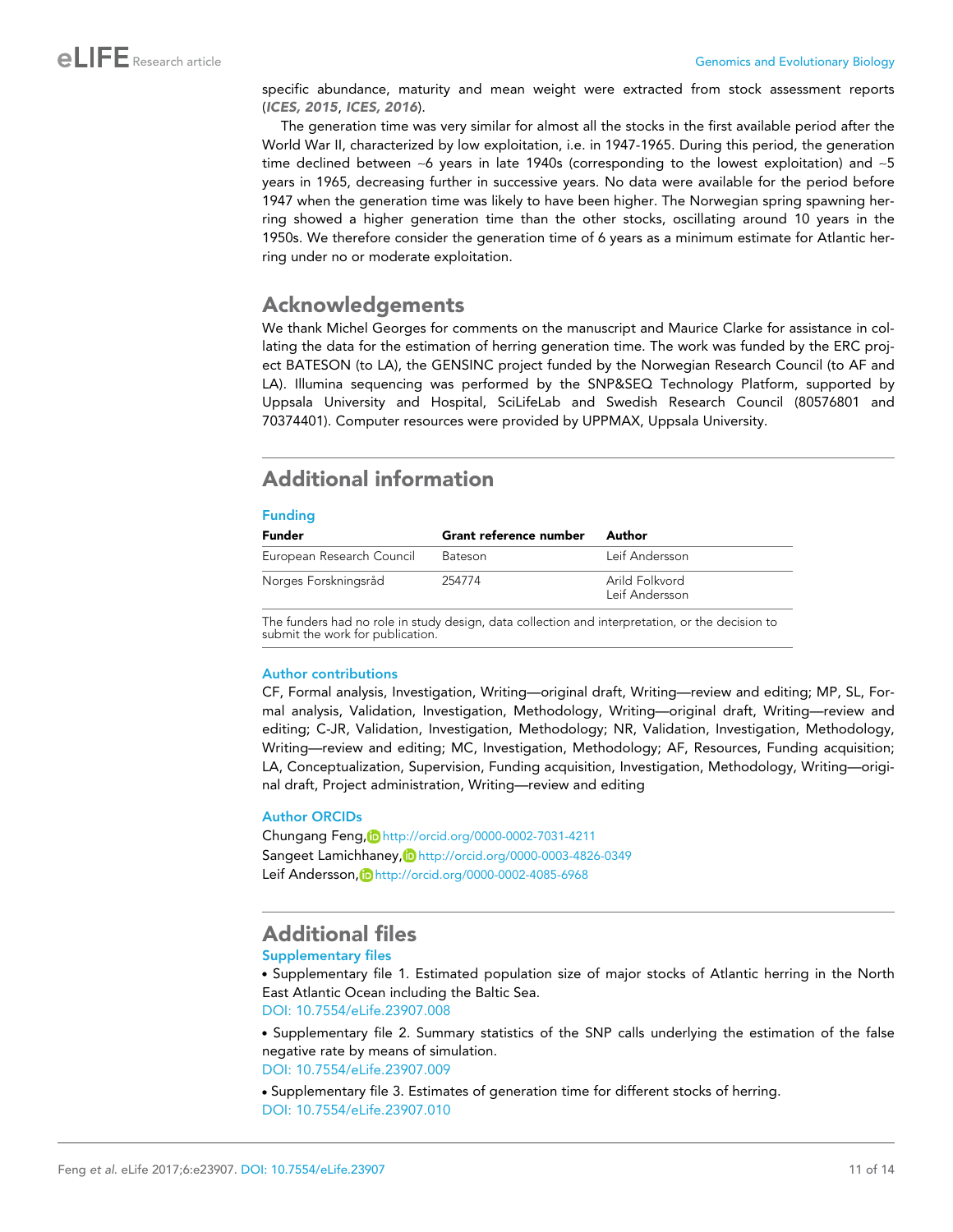#### <span id="page-11-0"></span>Major datasets

The following dataset was generated:

| Author(s)                                                                        | Year Dataset title                                                                                                         | <b>Dataset URL</b>                                | Database, license,<br>and accessibility<br>information                            |
|----------------------------------------------------------------------------------|----------------------------------------------------------------------------------------------------------------------------|---------------------------------------------------|-----------------------------------------------------------------------------------|
| M, Lamichhaney S,<br>Rubin CJ, Rafati N,<br>Casini M, Folkvord<br>A. Andersson L | Feng C, Pettersson 2017 Moderate nucleotide diversity in<br>the Atlantic herring is associated<br>with a low mutation rate | http://www.ncbi.nlm.nih.<br>gov/bioproject/356817 | Publicly available at<br><b>NCBI BioProject</b><br>(accession no:<br>PRJNA356817) |

#### References

- Arula T, Ojaveer H, Shpilev H. 2012. Individual fecundity of the autumn spawning baltic herring Clupea harengus membras L. Estonian Journal of Ecology 61:119. [doi: 10.3176/eco.2012.2.04](http://dx.doi.org/10.3176/eco.2012.2.04)
- Carneiro M, Rubin CJ, Di Palma F, Albert FW, Alföldi J, Barrio AM, Pielberg G, Rafati N, Sayyab S, Turner-Maier J, Younis S, Afonso S, Aken B, Alves JM, Barrell D, Bolet G, Boucher S, Burbano HA, Campos R, Chang JL, et al. 2014. Rabbit genome analysis reveals a polygenic basis for phenotypic change during domestication. Science 345:1074–1079. [doi: 10.1126/science.1253714,](http://dx.doi.org/10.1126/science.1253714) PMID: [25170157](http://www.ncbi.nlm.nih.gov/pubmed/25170157)
- Crow JF. 2000. The origins, patterns and implications of human spontaneous mutation. Nature Reviews Genetics 1:40–47. [doi: 10.1038/35049558](http://dx.doi.org/10.1038/35049558), PMID: [11262873](http://www.ncbi.nlm.nih.gov/pubmed/11262873)
- Daetwyler HD, Capitan A, Pausch H, Stothard P, van Binsbergen R, Brøndum RF, Liao X, Djari A, Rodriguez SC, Grohs C, Esquerré D, Bouchez O, Rossignol MN, Klopp C, Rocha D, Fritz S, Eggen A, Bowman PJ, Coote D, Chamberlain AJ, et al. 2014. Whole-genome sequencing of 234 bulls facilitates mapping of monogenic and complex traits in cattle. Nature Genetics 46:858–865. [doi: 10.1038/ng.3034](http://dx.doi.org/10.1038/ng.3034), PMID: [25017103](http://www.ncbi.nlm.nih.gov/pubmed/25017103)
- Danecek P, Auton A, Abecasis G, Albers CA, Banks E, DePristo MA, Handsaker RE, Lunter G, Marth GT, Sherry ST, McVean G, Durbin R, 1000 Genomes Project Analysis Group. 2011. The variant call format and VCFtools. Bioinformatics 27:2156–2158. [doi: 10.1093/bioinformatics/btr330,](http://dx.doi.org/10.1093/bioinformatics/btr330) PMID: [21653522](http://www.ncbi.nlm.nih.gov/pubmed/21653522)
- Denver DR, Wilhelm LJ, Howe DK, Gafner K, Dolan PC, Baer CF. 2012. Variation in base-substitution mutation in experimental and natural lineages of Caenorhabditis nematodes. Genome Biology and Evolution 4:513-522. [doi: 10.1093/gbe/evs028,](http://dx.doi.org/10.1093/gbe/evs028) PMID: [22436997](http://www.ncbi.nlm.nih.gov/pubmed/22436997)
- Derrien T, Estellé J, Marco Sola S, Knowles DG, Raineri E, Guigó R, Ribeca P. 2012. Fast computation and applications of genome mappability. PLoS One 7:e30377. [doi: 10.1371/journal.pone.0030377,](http://dx.doi.org/10.1371/journal.pone.0030377) PMID: [22276185](http://www.ncbi.nlm.nih.gov/pubmed/22276185)
- Dettman JR, Sztepanacz JL, Kassen R. 2016. The properties of spontaneous mutations in the opportunistic pathogen Pseudomonas aeruginosa. BMC Genomics 17:27. [doi: 10.1186/s12864-015-2244-3](http://dx.doi.org/10.1186/s12864-015-2244-3), PMID: [26732503](http://www.ncbi.nlm.nih.gov/pubmed/26732503)
- Dillon MM, Sung W, Lynch M, Cooper VS. 2015. The rate and molecular spectrum of spontaneous mutations in the GC-Rich multichromosome Genome of Burkholderia cenocepacia. Genetics 200:935-946. [doi: 10.1534/](http://dx.doi.org/10.1534/genetics.115.176834) [genetics.115.176834](http://dx.doi.org/10.1534/genetics.115.176834), PMID: [25971664](http://www.ncbi.nlm.nih.gov/pubmed/25971664)
- Drake JW, Charlesworth B, Charlesworth D, Crow JF. 1998. Rates of spontaneous mutation. Genetics 148:1667-1686. PMID: [9560386](http://www.ncbi.nlm.nih.gov/pubmed/9560386)
- Ellegren H, Smeds L, Burri R, Olason PI, Backström N, Kawakami T, Künstner A, Mäkinen H, Nadachowska-Brzyska K, Qvarnström A, Uebbing S, Wolf JB. 2012. The genomic landscape of species divergence in Ficedula flycatchers. Nature 491:756–760. [doi: 10.1038/nature11584,](http://dx.doi.org/10.1038/nature11584) PMID: [23103876](http://www.ncbi.nlm.nih.gov/pubmed/23103876)
- Farlow A, Long H, Arnoux S, Sung W, Doak TG, Nordborg M, Lynch M. 2015. The spontaneous mutation rate in the Fission yeast Schizosaccharomyces pombe. Genetics 201:737–744. [doi: 10.1534/genetics.115.177329,](http://dx.doi.org/10.1534/genetics.115.177329) PMID: [26265703](http://www.ncbi.nlm.nih.gov/pubmed/26265703)
- Gao J-J, Pan X-R, Hu J, Ma L, Wu J-M, Shao Y-L, Ai S-M, Liu S-Q, Barton SA, Woodruff RC, Zhang Y-P, Fu Y-X. 2014. Pattern of mutation rates in the germline of Drosophila melanogaster Males from a Large-Scale Mutation Screening Experiment. G3&58; Genes|Genomes|Genetics 4:1503–1514. [doi: 10.1534/g3.114.011056](http://dx.doi.org/10.1534/g3.114.011056)
- Gillespie JH. 2000. Genetic drift in an infinite population. the pseudohitchhiking model. Genetics 155:909-919. PMID: [10835409](http://www.ncbi.nlm.nih.gov/pubmed/10835409)
- Gillespie JH. 2001. Is the population size of a species relevant to its evolution? Evolution 55:2161-2169. [doi: 10.](http://dx.doi.org/10.1111/j.0014-3820.2001.tb00732.x) [1111/j.0014-3820.2001.tb00732.x,](http://dx.doi.org/10.1111/j.0014-3820.2001.tb00732.x) PMID: [11794777](http://www.ncbi.nlm.nih.gov/pubmed/11794777)
- Harland C, Charlier C, Karim L, Cambisano N, Deckers M, Mullaert E, Coppieters W, Georges M. 2016. Frequency of mosaicism points towards mutation-prone early cleavage cell divisions. bioRxiv. [doi: 10.1101/](http://dx.doi.org/10.1101/082297) [082297](http://dx.doi.org/10.1101/082297)
- Hernandez RD, Kelley JL, Elyashiv E, Melton SC, Auton A, McVean G, Sella G, Przeworski M, Project G, 1000 Genomes Project. 2011. Classic selective sweeps were rare in recent human evolution. Science 331:920-924. [doi: 10.1126/science.1198878](http://dx.doi.org/10.1126/science.1198878), PMID: [21330547](http://www.ncbi.nlm.nih.gov/pubmed/21330547)
- Hill WG. 1979. A note on effective population size with overlapping generations. Genetics 92:317–322. PMID: [17248921](http://www.ncbi.nlm.nih.gov/pubmed/17248921)
- ICES. 2015. Report of the Working Group on Widely Distributed Stocks (WGWIDE). Pasaia, Spain: ICES.
- ICES. 2016. Report of the Herring Assessment Working Group for the Area South of 62˚N (HAWG). Copenhagen, Denmark: ICES HQ.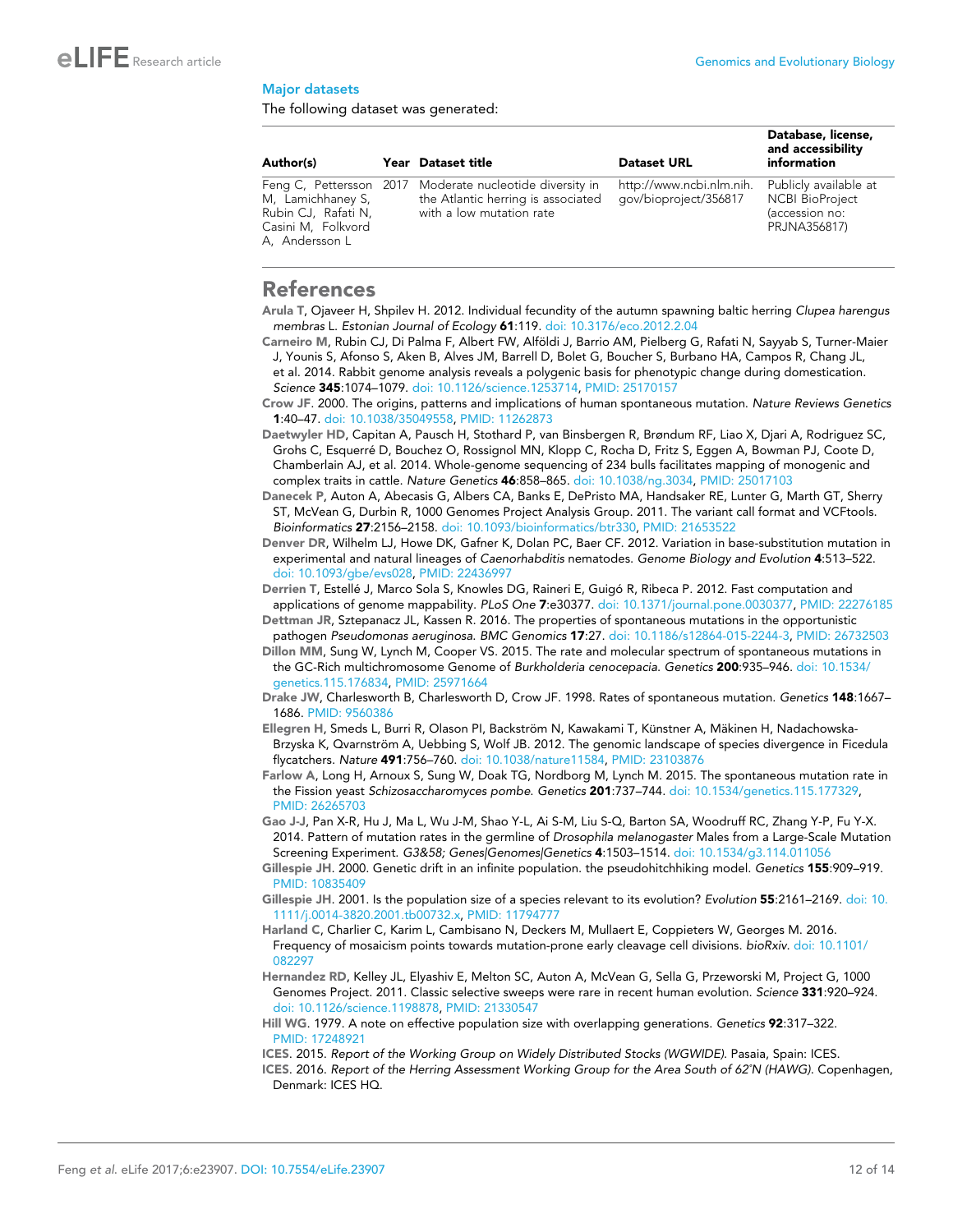- <span id="page-12-0"></span>Keightley PD, Trivedi U, Thomson M, Oliver F, Kumar S, Blaxter ML. 2009. Analysis of the genome sequences of three Drosophila Melanogaster spontaneous mutation accumulation lines. Genome Research 19:1195-1201. [doi: 10.1101/gr.091231.109,](http://dx.doi.org/10.1101/gr.091231.109) PMID: [19439516](http://www.ncbi.nlm.nih.gov/pubmed/19439516)
- Keightley PD, Ness RW, Halligan DL, Haddrill PR. 2014. Estimation of the spontaneous mutation rate per nucleotide site in a Drosophila Melanogaster full-sib family. Genetics 196:313–320. [doi: 10.1534/genetics.113.](http://dx.doi.org/10.1534/genetics.113.158758) [158758,](http://dx.doi.org/10.1534/genetics.113.158758) PMID: [24214343](http://www.ncbi.nlm.nih.gov/pubmed/24214343)
- Keightley PD, Pinharanda A, Ness RW, Simpson F, Dasmahapatra KK, Mallet J, Davey JW, Jiggins CD. 2015. Estimation of the spontaneous mutation rate in Heliconius melpomene. Molecular Biology and Evolution 32: 239–243. [doi: 10.1093/molbev/msu302](http://dx.doi.org/10.1093/molbev/msu302), PMID: [25371432](http://www.ncbi.nlm.nih.gov/pubmed/25371432)
- Keith N, Tucker AE, Jackson CE, Sung W, Lucas Lledó JI, Schrider DR, Schaack S, Dudycha JL, Ackerman M, Younge AJ, Shaw JR, Lynch M. 2016. High mutational rates of large-scale duplication and deletion in Daphnia pulex. Genome Research 26:60–69. [doi: 10.1101/gr.191338.115](http://dx.doi.org/10.1101/gr.191338.115), PMID: [26518480](http://www.ncbi.nlm.nih.gov/pubmed/26518480)
- Kimura M, Ohta T. 1973. The age of a neutral mutant persisting in a finite population. Genetics 75:199-212. PMID: [4762875](http://www.ncbi.nlm.nih.gov/pubmed/4762875)
- Kong A, Frigge ML, Masson G, Besenbacher S, Sulem P, Magnusson G, Gudjonsson SA, Sigurdsson A, Jonasdottir A, Jonasdottir A, Wong WS, Sigurdsson G, Walters GB, Steinberg S, Helgason H, Thorleifsson G, Gudbjartsson DF, Helgason A, Magnusson OT, Thorsteinsdottir U, et al. 2012. Rate of de novo mutations and the importance of father's age to disease risk. Nature 488:471-475. [doi: 10.1038/nature11396,](http://dx.doi.org/10.1038/nature11396) PMID: [22](http://www.ncbi.nlm.nih.gov/pubmed/22914163) [914163](http://www.ncbi.nlm.nih.gov/pubmed/22914163)
- Lee H, Popodi E, Tang H, Foster PL. 2012. Rate and molecular spectrum of spontaneous mutations in the bacterium Escherichia coli as determined by whole-genome sequencing. PNAS 109:E2774–E2783. [doi: 10.](http://dx.doi.org/10.1073/pnas.1210309109) [1073/pnas.1210309109,](http://dx.doi.org/10.1073/pnas.1210309109) PMID: [22991466](http://www.ncbi.nlm.nih.gov/pubmed/22991466)
- Leffler EM, Bullaughey K, Matute DR, Meyer WK, Ségurel L, Venkat A, Andolfatto P, Przeworski M. 2012. Revisiting an old riddle: what determines genetic diversity levels within species? PLoS Biology 10:e1001388. [doi: 10.1371/journal.pbio.1001388,](http://dx.doi.org/10.1371/journal.pbio.1001388) PMID: [22984349](http://www.ncbi.nlm.nih.gov/pubmed/22984349)
- Li H, Durbin R. 2009. Fast and accurate short read alignment with Burrows-Wheeler transform. Bioinformatics 25: 1754–1760. [doi: 10.1093/bioinformatics/btp324](http://dx.doi.org/10.1093/bioinformatics/btp324), PMID: [19451168](http://www.ncbi.nlm.nih.gov/pubmed/19451168)
- Li H, Handsaker B, Wysoker A, Fennell T, Ruan J, Homer N, Marth G, Abecasis G, Durbin R, 1000 Genome Project Data Processing Subgroup. 2009. The sequence alignment/Map format and SAMtools. Bioinformatics 25:2078–2079. [doi: 10.1093/bioinformatics/btp352,](http://dx.doi.org/10.1093/bioinformatics/btp352) PMID: [19505943](http://www.ncbi.nlm.nih.gov/pubmed/19505943)
- Lindsay SJ, Rahbari R, Kaplanis J, Keane T, Hurles ME. 2016. Striking differences in patterns of germline mutation between mice and humans. bioRxiv. [doi: 10.1101/082297](http://dx.doi.org/10.1101/082297)
- Linnaeus C. 1761. Fauna Svecica. Stockholm Laurentii Salvii:.
- Lynch M. 2010. Evolution of the mutation rate. Trends in Genetics 26:345–352. [doi: 10.1016/j.tig.2010.05.003,](http://dx.doi.org/10.1016/j.tig.2010.05.003) PMID: [20594608](http://www.ncbi.nlm.nih.gov/pubmed/20594608)
- Lynch M, Ackerman MS, Gout JF, Long H, Sung W, Thomas WK, Foster PL. 2016. Genetic drift, selection and the evolution of the mutation rate. Nature Reviews Genetics 17:704–714. [doi: 10.1038/nrg.2016.104](http://dx.doi.org/10.1038/nrg.2016.104), PMID: [2773](http://www.ncbi.nlm.nih.gov/pubmed/27739533) [9533](http://www.ncbi.nlm.nih.gov/pubmed/27739533)
- Malinsky M, Svardal H, Tyers AM, Miska EA, Genner MJ, Turner GF, Durbin R. 2017. Whole genome sequences of Malawi cichlids reveal multiple radiations interconnected by gene flow. bioRxiv. [doi: 10.1101/143859](http://dx.doi.org/10.1101/143859)
- Martin AP, Palumbi SR. 1993. Body size, metabolic rate, generation time, and the molecular clock. PNAS 90: 4087–4091. [doi: 10.1073/pnas.90.9.4087,](http://dx.doi.org/10.1073/pnas.90.9.4087) PMID: [8483925](http://www.ncbi.nlm.nih.gov/pubmed/8483925)
- Martinez Barrio A, Lamichhaney S, Fan G, Rafati N, Pettersson M, Zhang H, Dainat J, Ekman D, Höppner M, Jern P, Martin M, Nystedt B, Liu X, Chen W, Liang X, Shi C, Fu Y, Ma K, Zhan X, Feng C, et al. 2016. The genetic basis for ecological adaptation of the Atlantic herring revealed by genome sequencing. eLife 5:e12081. [doi: 10.7554/eLife.12081](http://dx.doi.org/10.7554/eLife.12081), PMID: [27138043](http://www.ncbi.nlm.nih.gov/pubmed/27138043)
- McKenna A, Hanna M, Banks E, Sivachenko A, Cibulskis K, Kernytsky A, Garimella K, Altshuler D, Gabriel S, Daly M, DePristo MA. 2010. The Genome analysis Toolkit: a MapReduce framework for analyzing next-generation DNA sequencing data. Genome Research 20:1297–1303. [doi: 10.1101/gr.107524.110](http://dx.doi.org/10.1101/gr.107524.110), PMID: [20644199](http://www.ncbi.nlm.nih.gov/pubmed/20644199)
- Miller LM, Kapuscinski AR. 1997. Historical analysis of genetic variation reveals low effective population size in a northern pike (Esox lucius) population. Genetics 147:1249-1258. PMID: [9383067](http://www.ncbi.nlm.nih.gov/pubmed/9383067)
- Ness RW, Morgan AD, Colegrave N, Keightley PD. 2012. Estimate of the spontaneous mutation rate in Chlamydomonas reinhardtii. Genetics 192:1447–1454. [doi: 10.1534/genetics.112.145078,](http://dx.doi.org/10.1534/genetics.112.145078) PMID: [23051642](http://www.ncbi.nlm.nih.gov/pubmed/23051642) Ohta T. 1973. Slightly deleterious mutant substitutions in evolution. Nature 246:96-98. [doi: 10.1038/246096a0,](http://dx.doi.org/10.1038/246096a0) PMID: [4585855](http://www.ncbi.nlm.nih.gov/pubmed/4585855)
- Oskarsson G, Taggart C. 2006. Fecundity variation in icelandic summer-spawning herring and implications for reproductive potential. ICES Journal of Marine Science 63:493-503. [doi: 10.1016/j.icesjms.2005.10.002](http://dx.doi.org/10.1016/j.icesjms.2005.10.002)
- Ossowski S, Schneeberger K, Lucas-Lledo´ JI, Warthmann N, Clark RM, Shaw RG, Weigel D, Lynch M. 2010. The rate and molecular spectrum of spontaneous mutations in Arabidopsis thaliana. Science 327:92-94. [doi: 10.](http://dx.doi.org/10.1126/science.1180677) [1126/science.1180677](http://dx.doi.org/10.1126/science.1180677), PMID: [20044577](http://www.ncbi.nlm.nih.gov/pubmed/20044577)
- Rahbari R, Wuster A, Lindsay SJ, Hardwick RJ, Alexandrov LB, Al Turki S, Dominiczak A, Morris A, Porteous D, Smith B, Stratton MR, Hurles ME, UK10K Consortium. 2016. Timing, rates and spectra of human germline mutation. Nature Genetics 48:126–133. [doi: 10.1038/ng.3469,](http://dx.doi.org/10.1038/ng.3469) PMID: [26656846](http://www.ncbi.nlm.nih.gov/pubmed/26656846)
- Rai K, Jafri IF, Chidester S, James SR, Karpf AR, Cairns BR, Jones DA. 2010. Dnmt3 and G9a cooperate for tissue-specific development in zebrafish. Journal of Biological Chemistry 285:4110-4121. [doi: 10.1074/jbc.](http://dx.doi.org/10.1074/jbc.M109.073676) [M109.073676](http://dx.doi.org/10.1074/jbc.M109.073676), PMID: [19946145](http://www.ncbi.nlm.nih.gov/pubmed/19946145)